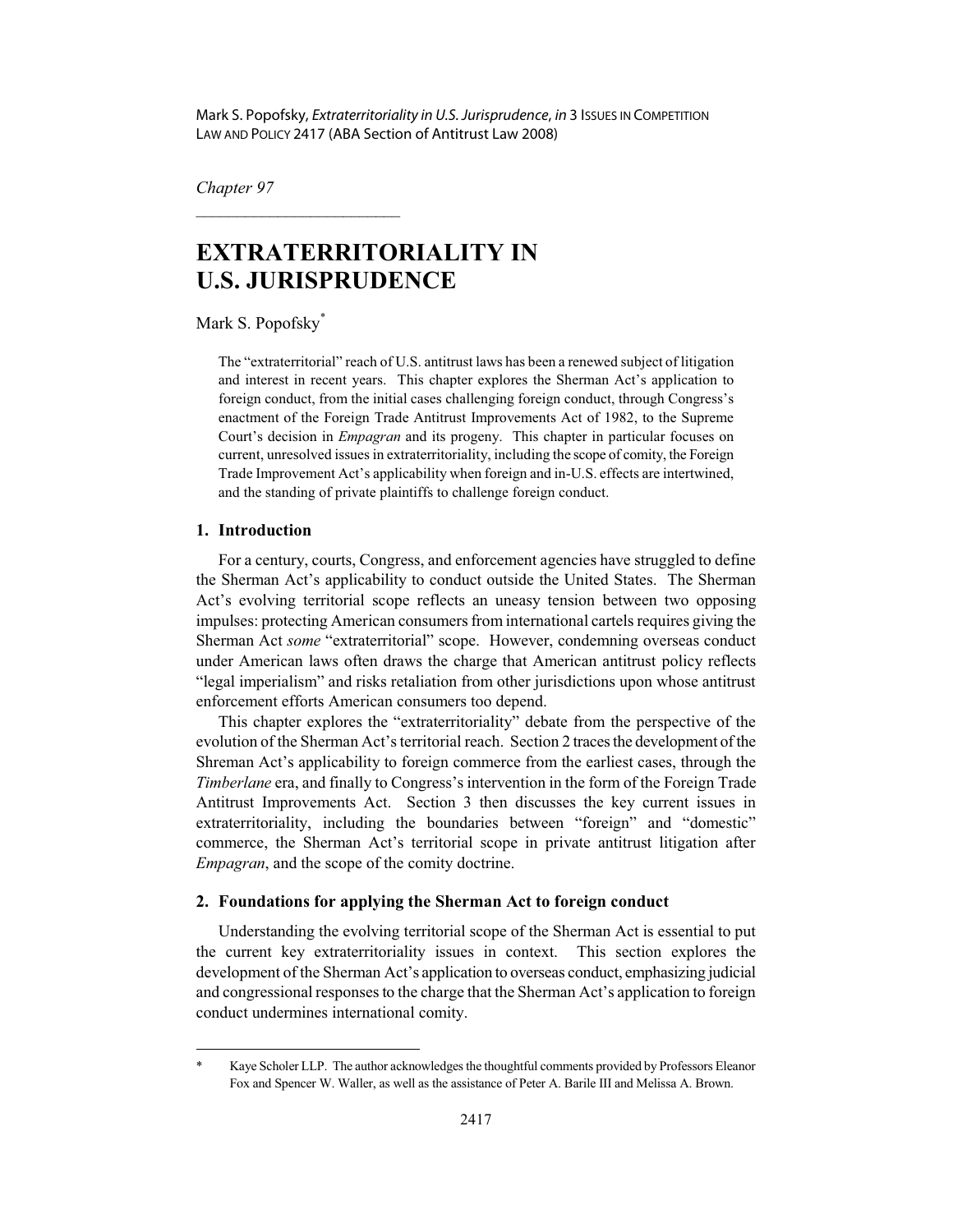#### *2.1. Interpreting the Sherman Act*

Determining the Sherman Act's territorial reach starts with the statutory text. The Act applies to "trade or commerce among the several States, *or with foreign nations*."<sup>1</sup> This language tracks and implements Congress's power to "regulate Commerce with Foreign Nations."<sup>2</sup> The Supreme Court has construed the Sherman Act to reach the limit of Congress's power to regulate interstate commerce.<sup>3</sup> But the same is not true with respect to foreign commerce. Just as the Act's flat prohibition of "restraints of trade" has not been read literally, $^4$  so too "the full scope of the Sherman Act has never been applied in the field of international commerce."<sup>5</sup> As is more fully discussed below, the Sherman Act reaches foreign conduct only when such conduct causes certain effects within the United States or on U.S. commerce.

The most important reason for this disjunction between the Sherman Act's domestic and international reach is the canon of construction that, when possible, a statute ought not be construed to violate the "law of nations."<sup>6</sup> This maxim of statutory construction recognizes, it is said, that "[i]nternational law is part of our law."<sup>7</sup> Judicial efforts to define the Sherman Act's territorial reach over the last century in large measure reflect the two key debates this precept has spawned. First, what principles of international law apply to interpreting the Sherman Act? Second, how should courts take these principles into account?

# *2.2. Bases for jurisdiction to prescribe: The territorial and effects principles*

The most important applicable international law principle is the notion that a state exercises plenary authority within its territory. As Chief Justice John Marshall put it: "The jurisdiction of the nation within its own territory is necessarily exclusive and absolute."<sup>8</sup> The so-called territorial principle delimits "prescriptive jurisdiction"—the scope of a state's power to regulate conduct.<sup>9</sup>

States have a vital interest in countering external conduct that threatens their interests. Thus, the territorial principle has not been construed to forbid a state in all

<sup>1. 15</sup> U.S.C. §§ 1, 2 (emphasis added); *see also* 15 U.S.C. § 44 (FTC Act applies to "commerce . . . with foreign nations"). Congress amended the Sherman Act and the FTC Act in 1982 to remove certain conduct and causes of action from this language's reach. *See infra* Section 2.4 (discussing the FTAIA).

<sup>2.</sup> U.S. CONST. art. I, § 8, cl. 3 (amended 1913).

<sup>3.</sup> *See* Summit Health Ltd. v. Pinhas, 500 U.S. 322, 328-29 (1991); United States v. Se. Underwriters Ass'n, 322 U.S. 533, 558 (1944).

<sup>4.</sup> *See, e.g.*, Nat'l Soc'y of Prof'l Eng'rs v. United States, 435 U.S. 679, 687 (1978) ("One problem presented by the language of § 1 of the Sherman Act is that it cannot mean what it says.").

<sup>5.</sup> SPENCER W. WALLER, INTERNATIONAL TRADE AND U.S. ANTITRUST LAW § 5:1 (2004).

<sup>6.</sup> *See* Murray v. Schooner Charming Betsy, 6 U.S. (2 Cranch) 64, 118 (1804). *See generally* AM. LAW INST., RESTATEMENT (THIRD) OF THE FOREIGN RELATIONS LAW OF THE UNITED STATES § 114 (1987) [hereinafter RESTATEMENT (THIRD)].

<sup>7.</sup> Paquete Habana, 175 U.S. 677, 700 (1900).

<sup>8.</sup> Schooner Exch. v. McFaddon, 11 U.S. (7 Cranch) 116, 136 (1812).

<sup>9.</sup> *See* RESTATEMENT (THIRD),*supra* note 6, at 235-36. Whether prescriptive jurisdiction implicates the subject matter jurisdiction of the federal courts remains an open, unresolved issue. *See infra* note 91.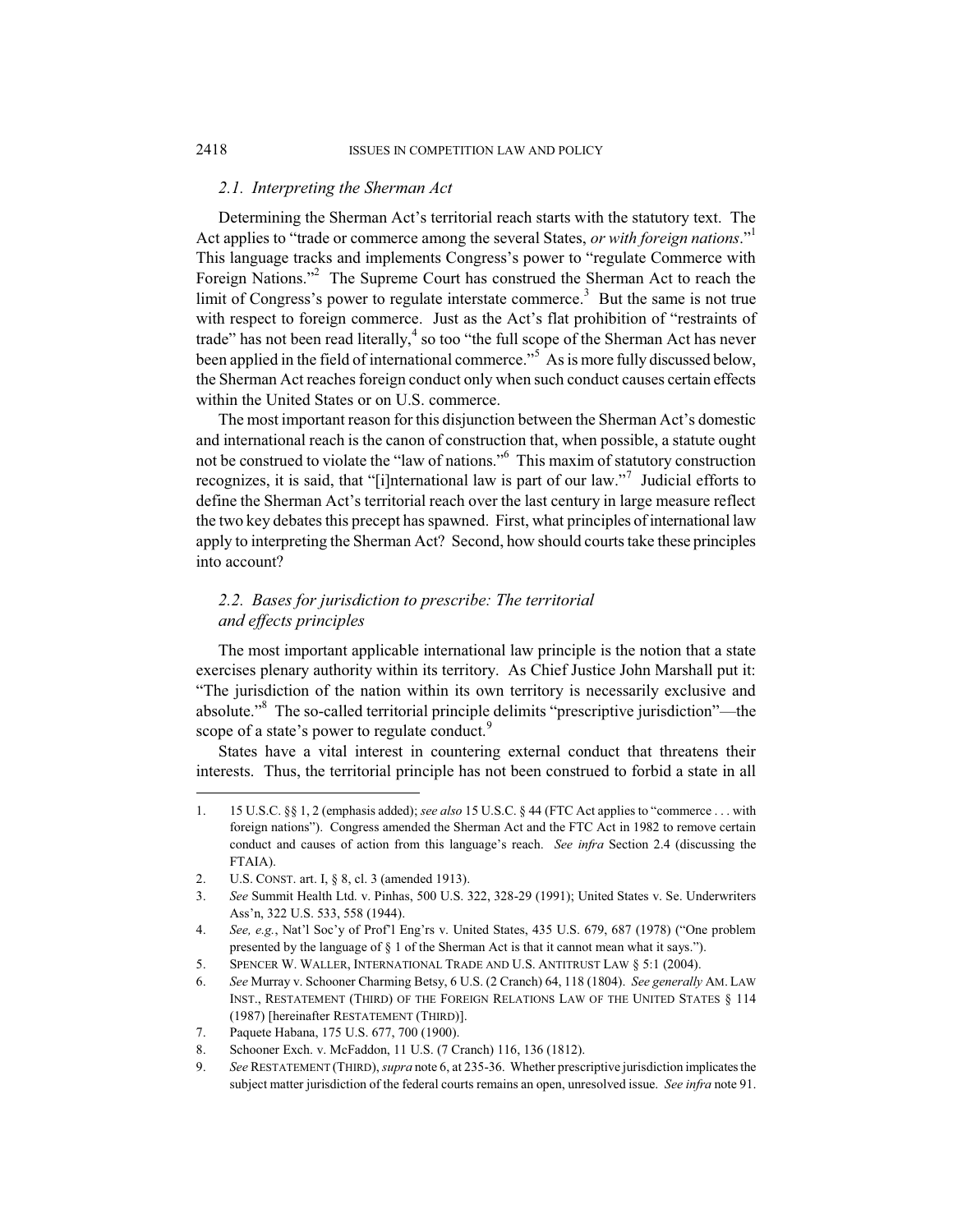circumstances from applying its laws to conduct undertaken abroad.<sup>10</sup> For instance, U.S. courts early on recognized that a state permissibly may regulate the conduct of "its own citizens" abroad.<sup>11</sup> In addition to this so-called nationality principle, international law recognizes the protective principle, which permits states "to punish a limited class of offenses committed outside its territory by persons who are not its nationals—offenses directed against the security of the state."<sup>12</sup>

The most important accommodation between strict territoriality and the reality that a state can be threatened by external conduct is the precept that the territorial principle can be applied "objectively."<sup>13</sup> The objective territorial principle (also known as the effects principle) recognizes that a "prohibition of effects is usually indivisible from regulation of causes."<sup>14</sup> As expressed by noted jurist John Bassett Moore at the time of the Sherman Act's adoption, "a man who outside of a country wilfully [sic] puts in motion a force to take effect in it is answerable at the place where the evil is done."<sup>15</sup>

The effects principle is rationalized as an objective application of the territoriality principle because, as Justice Oliver Wendell Holmes explained, when an actor intends to cause and actually causes detrimental effects in another state, the actor is treated "as if he had been present at the effect."<sup>16</sup> For this reason, it is said, "[t]he territorial effects doctrine is *not* an *extraterritorial* assertion of jurisdiction."<sup>17</sup>

There is an inherent tension between the articulation of the territorial principle as "absolute and exclusive" and that principle's objective application. Jurisdiction of a state cannot be exclusive if its citizens acting within the state are subject to punishment abroad for causing intended detrimental effects elsewhere. In such circumstances, one state may share *concurrent* jurisdiction with another state. The state where the conduct occurred may assert that it has a greater interest in regulating that behavior than the state in which the effects are felt. The story of the evolution of the Sherman Act's territorial reach is largely one of courts striving to mediate this tension.

<sup>10.</sup> *See* Laker Airways v. Sabena, 731 F.2d 909, 923 (D.C. Cir. 1984).

<sup>11.</sup> Apollon, 22 U.S. (9 Wheat) 362, 370 (1824).

<sup>12.</sup> RESTATEMENT (THIRD), *supra* note 6, § 402.

<sup>13.</sup> *See generally* Eleanor M. Fox, *Extraterritoriality, Antitrust, and the New Restatement: Is "Reasonableness" the Answer?*, 19 N.Y.U. J. INT'L L. & POL. 565, 583 (1987).

<sup>14.</sup> *Laker Airways*, 731 F.2d at 921.

<sup>15.</sup> JOHN BASSETT MOORE, U.S. DEP'T OF STATE, REPORT ON EXTRATERRITORIAL CRIME AND THE CUTTING CASE 23 (1887); *see also* 1 CHARLES C. HYDE, INTERNATIONAL LAW § 238 (2d rev. ed. 1945); 2 JOHN BASSETT MOORE, A DIGEST OF INTERNATIONAL LAW § 202 (1906). *See generally* 1 WILBUR L. FUGATE, FOREIGN COMMERCE AND THE ANTITRUST LAWS § 2.5 (5th ed. 1996).

<sup>16.</sup> Strassheim v. Daily, 221 U.S. 280, 285 (1911) ("Acts done outside a jurisdiction, but intended to produce and producing detrimental effects within it, justify a state in punishing the cause of the harm as if he had been present at the effect, if the state should succeed in getting him within its power.").

<sup>17.</sup> *Laker Airways*, 731 F.2d at 923 (emphasis added/emphasis in original); *see also* FUGATE, *supra* note 15, at 57 ("Thus, the courts have not purported to exercise extraterritorial jurisdiction but only jurisdiction over acts that are effective within U.S. territory."). In the *Lotus* case in 1927, the Permanent Court of International Justice upheld the objective territoriality principle as consistent with international law. S.S. Lotus (Fr. v. Turk.), 1927 P.C.I.J. (ser. A) No. 10, at 18 (Sept. 7). *See generally* FUGATE, *supra* note 15, at 53-54 n.4.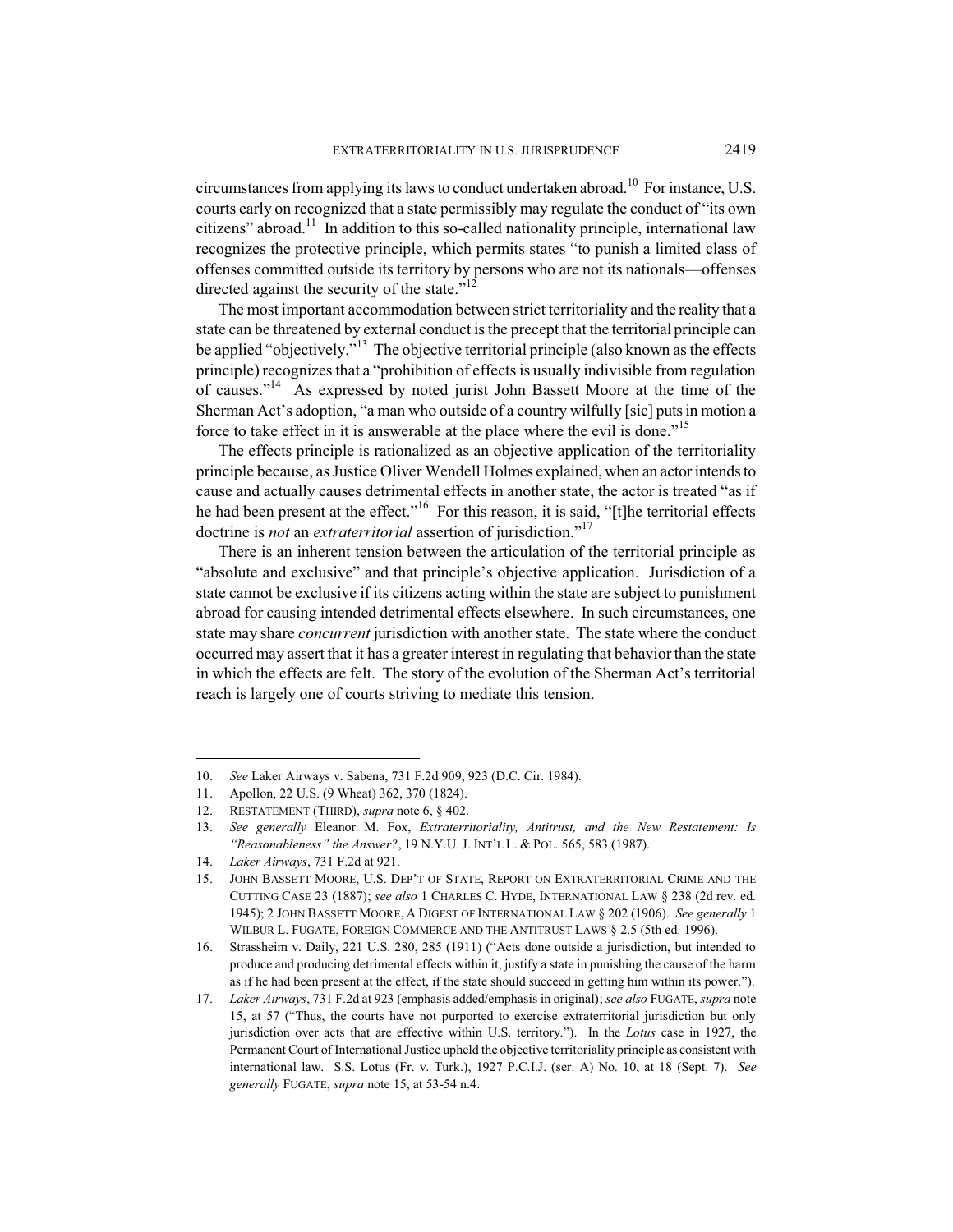## *2.3. The expansion of the effects test*

American Banana *and its progeny: An apparent territorial approach*. The earliest Sherman Act cases to consider the application of the statute to foreign conduct appeared to resolve the tension in favor of strict territoriality. In *American Banana Co. v. United Fruit Co.*, <sup>18</sup> Holmes rejected applying the Sherman Act to conduct that occurred entirely in Panama and Costa Rica. The plaintiff alleged that the defendant engaged the Costa Rican government to seize the plaintiff's property and otherwise prevent the plaintiff from competing in the banana trade. In rejecting the plaintiff's claim, the Court observed that "the general and almost universal rule is that the character of an act as lawful or unlawful must be determined wholly by the law of the country where the act is done."<sup>19</sup> Due regard for the territoriality principle, Holmes explained, implied that "[a]ll legislation is *prima facie* territorial."<sup>20</sup> That principle doomed applying the Sherman Act to foreign conduct. The Court found it "improbab[le]" that Congress intended through the Sherman Act to criminalize foreign acts. $21$ 

Despite *American Banana*'s apparent territorial approach, U.S. courts and enforcers soon applied the Sherman Act to reach schemes involving foreign elements that caused anticompetitive effects in the United States. As was later observed, *American Banana* did not involve conduct alleged to have caused detrimental effects in the United States and thus presented no occasion for considering whether the Sherman Act should be construed to reach foreign conduct under the objective territoriality principle.<sup>22</sup> Indeed, Holmes twice cited his *American Banana* opinion for the proposition that states permissibly *can* regulate foreign conduct when it causes the requisite in-jurisdiction effects.<sup>23</sup> Nonetheless, *American Banana*'s territoriality analysis impelled later decisions not to rely on the effects principle but rather to find some substantial in-U.S. conduct to serve as a predicate for the Sherman Act's applicability.<sup>24</sup>

The very year after the Court decided *American Banana*, the Court in *United States v. American Tobacco Co*. <sup>25</sup> condemned the tobacco trusts under the Sherman Act. Among the conduct held illegal was an agreement executed in England to divide world markets which kept an American firm out of the British market and a British firm out of the American market.<sup>26</sup> Shortly thereafter, in *United States v. Pacific & Arctic Railway & Navigation Co*., <sup>27</sup> the Court reversed the dismissal of an indictment for violations of Section 1 and Section 2 of the Sherman Act against the defendant steamship and railroad companies concerning freight and passenger transportation between various ports in the

<sup>18. 213</sup> U.S. 347 (1909).

<sup>19.</sup> *Id.* at 356 (citing Slater v. Mexican Nat'l Ry. Co., 194 U.S. 120, 126 (1904)).

<sup>20.</sup> *Id.* at 357.

<sup>21.</sup> *Id.*

<sup>22.</sup> *See infra* note 43 and accompanying text.

<sup>23.</sup> Hyde v. United States, 225 U.S. 347, 386 (1912) (Holmes, J., dissenting); Strassheim v. Daily, 221 U.S. 280, 285 (1911).

<sup>24.</sup> *See* cases cited *infra* notes 25-31.

<sup>25. 221</sup> U.S. 106 (1911).

<sup>26.</sup> *Id.* at 171-73.

<sup>27. 228</sup> U.S. 87 (1913).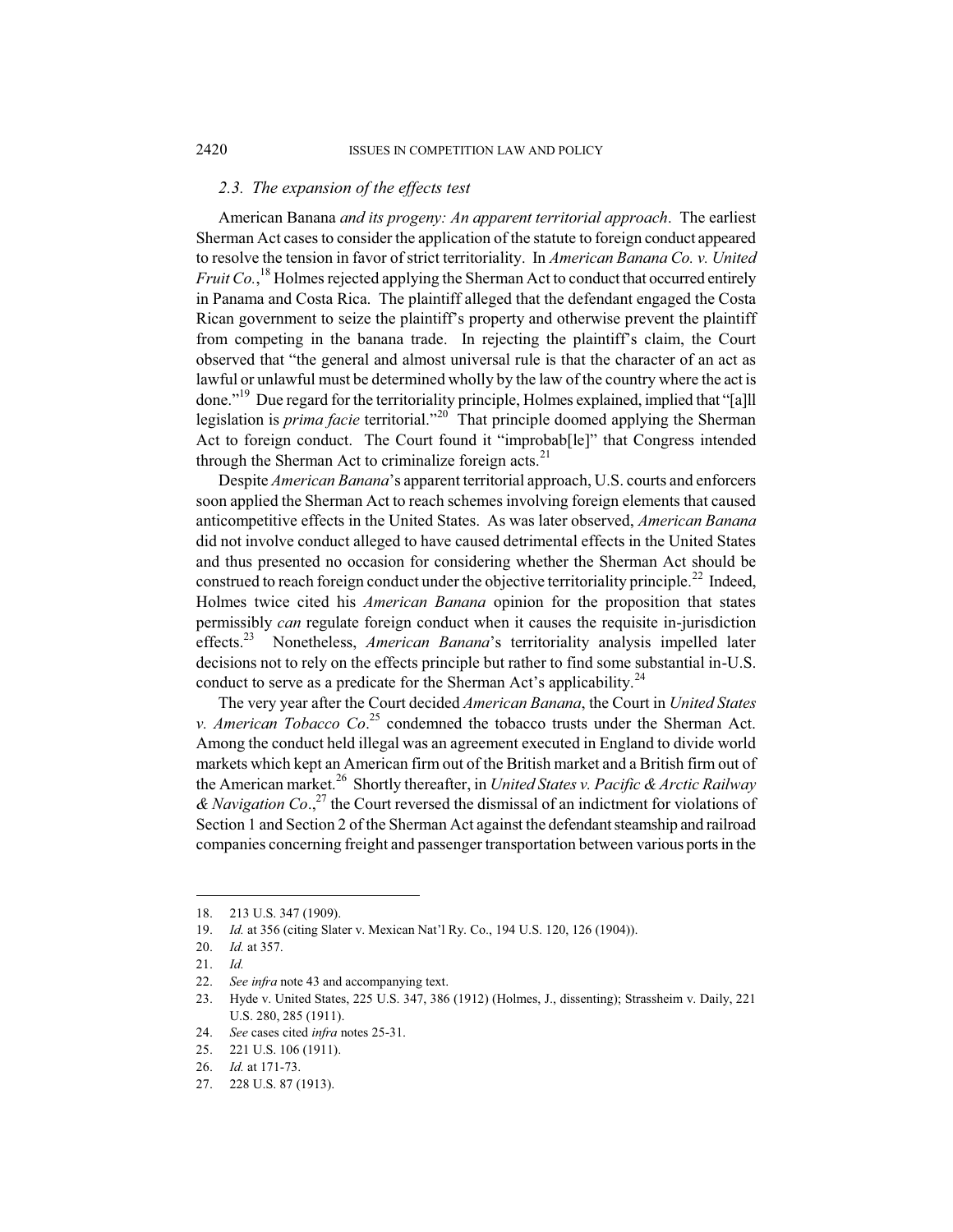United States and Canada.<sup>28</sup> The defendants argued that "as part of the transportation route was outside of the United States, the anti-trust law does not apply."<sup>29</sup> The Court rejected this argument because it implied that Canada similarly could not condemn the conduct, thereby leaving "the indictment out of the control of either Canada or the United States," a consequence that the Court could not accept. $30$  Because the conduct occurred at least partially within the United States, the Court held that the Sherman Act applied. $31$ 

Antitrust enforcement based on the partial erosion of *American Banana* played an important role in and between the First and Second World Wars.<sup>32</sup> The "Wilson Administration used criminal antitrust prosecutions to thwart clandestine efforts by German agents to disrupt the flow of war material from U.S. factories to countries fighting against Germany."<sup>33</sup> The government successfully prosecuted German agents under Section 1 of the Sherman Act for acts against American interests, including instigating labor unrest among employees of arms makers and transportation companies, $34$  as well as for planning to destroy arms and transportation facilities—both in America and abroad.<sup>35</sup>

Leading up to Pearl Harbor, "the Antitrust Division was functioning at a record pace in the number of proceedings instituted under the [Sherman Act]. $1^{36}$  As part of that "vigorous pre-war enforcement effort, the Roosevelt Administration obtained consent decrees and/or no contest pleas in several cases concerning agreements between American companies and German companies to divide world markets or otherwise eliminate competition for military optical instruments, magnesium, synthetic rubber and high octane aviation gasoline."<sup>37</sup> Wendell Berge, head of the Antitrust Division in 1944, observed that "[t]hese cartel arrangements, although eventually discovered through antitrust investigation and dealt with by decrees . . . irretrievably deprived the Nation of reserves of capacity and skill for the war effort."<sup>38</sup>

Alcoa *and the modern articulation of the effects doctrine*. The government's case against the aluminum industry, which culminated in *United States v. Aluminum Co. of America* (*Alcoa*),<sup>39</sup> arose in this era of vigorous anticartel enforcement. In that 1945

<sup>28.</sup> *Id.* at 88.

<sup>29.</sup> *Id.* at 105.

<sup>30.</sup> *Id.* at 106.

<sup>31.</sup> *Id.*; *see also* Thomsen v. Cayser, 243 U.S. 66, 68 (1917) (holding illegal a combination of shipping common carriers as "in restraint of trade and commerce between New York and ports in South Africa"); United States v. Sisal Sales Corp., 274 U.S. 268, 276 (1927) (holding illegal a conspiracy in Mexico which brought about forbidden results within the United States by acts done therein).

<sup>32.</sup> *See* Richard M. Steuer & Peter A. Barile III, *Antitrust in Wartime*, ANTITRUST, Spring 2002, at 71-73.

<sup>33.</sup> *Id.* at 71 (citing Thomas K. Fisher, *Antitrust During National Emergencies*, 40 MICH. L. REV. 969, 988-89 (1942) (discussing cases)).

<sup>34.</sup> United States v. Rintelen, 233 F. 793 (S.D.N.Y. 1916), *aff'd*, Lamar v. United States, 260 F. 561 (2d Cir. 1919). For a discussion of the case, see Fisher, *supra* note 33, at 988-89.

<sup>35.</sup> United States v. Bopp, 230 F. 723, 232 F. 177, 237 F. 283 (N.D. Cal. 1916).

<sup>36.</sup> Fisher, *supra* note 33, at 1186.

<sup>37.</sup> Steuer & Barile, *supra* note 32, at 72 (citing Wendell Berge, *Antitrust Enforcement in the War and Postwar Period*, 12 GEO. WASH. L. REV. 371, 372-73 (1944)).

<sup>38.</sup> *Id.*

<sup>39. 148</sup> F.2d 416 (2d Cir. 1945).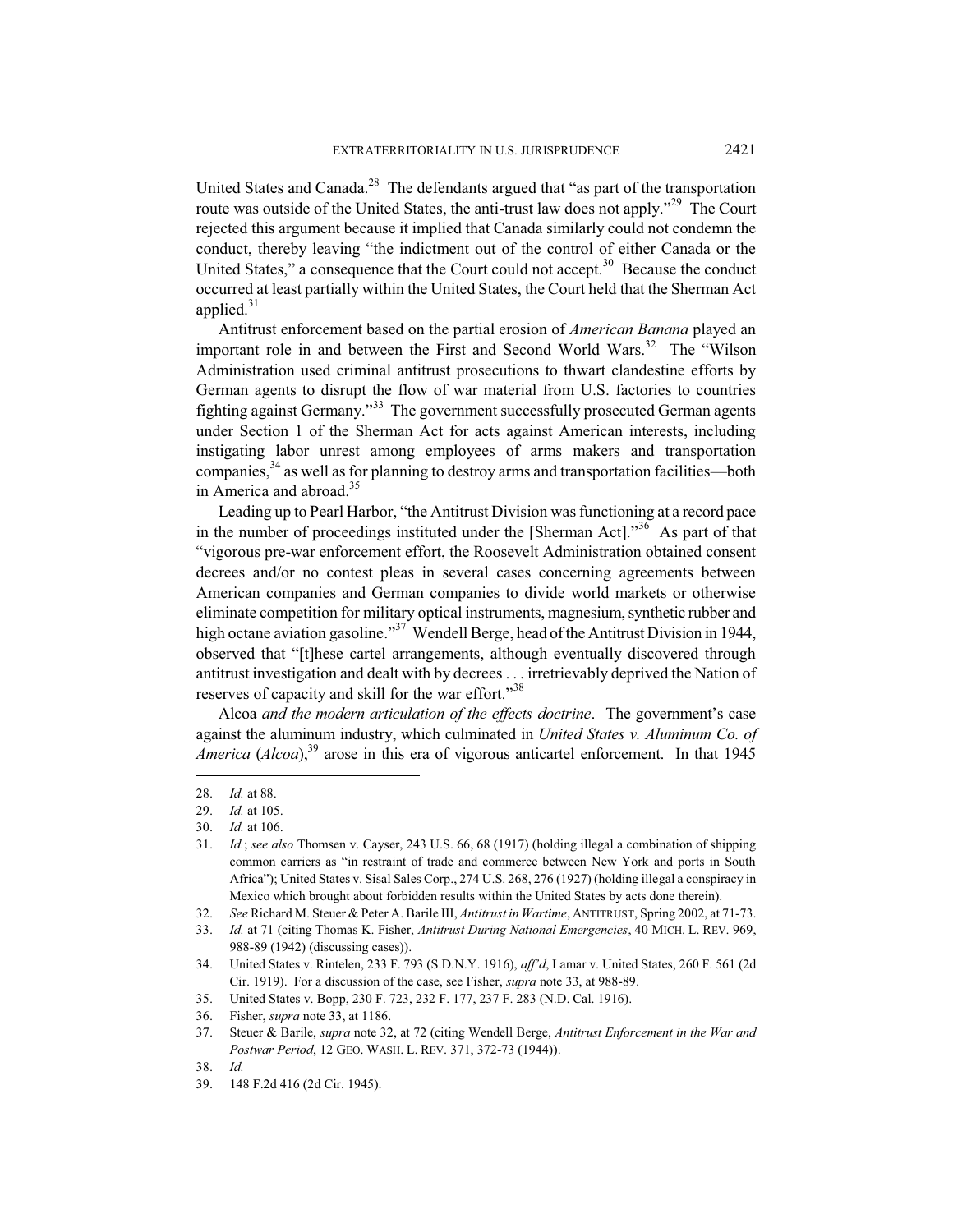decision, the Second Circuit, sitting as a court of last resort for a Supreme Court that lacked a quorum, and speaking through Judge Learned Hand, settled that the Sherman Act reaches foreign conduct that causes substantial intended effects in the United States.<sup>40</sup>

Hand framed the question presented as "whether Congress chose to attach liability [under the Sherman Act] to the conduct outside the United States of persons not in allegiance to it."<sup>41</sup> Hand accepted Holmes's axiom from *American Banana* that courts "should not impute to Congress an intent to punish all whom its courts can catch, for conduct which has no consequences within the United States."<sup>42</sup> Hand observed, however, that *American Banana* did not involve conduct alleged to have caused detrimental effects in the United States, and thus the case presented no occasion for considering whether the Sherman Act should be construed to reach foreign conduct when such effects were present.<sup>43</sup> Invoking objective territoriality, Hand recognized "that any state may impose liabilities, even upon persons not within its allegiance, for conduct outside its borders that has consequences within its borders which the state reprehends; and these liabilities other states will ordinarily recognize."<sup>44</sup> The court accordingly held that, at least when conduct causes "some" intended effect on U.S. commerce, such conduct falls within the Sherman Act's reach.<sup>45</sup>

*Alcoa* settled that the Sherman Act reaches conduct that causes intended effects within the United States, as the Supreme Court later acknowledged in its 1993 decision in *Hartford Fire*. <sup>46</sup> Nonetheless, *Alcoa* left open a number of questions, and, in its subsequent applications, generated significant international controversy. For instance, *Alcoa* left unclear how much of an effect within the United States isrequired to support the Sherman Act's application and the nature of the requisite effect. Although many courts (and the Supreme Court in *Hartford Fire*) eventually required a "substantial" in-U.S. effect, $47$  courts differed in their articulations of the quantum required.<sup>48</sup> Moreover, courts

<sup>40.</sup> *Id.* at 443-44.

<sup>41.</sup> *Id.* at 443.

<sup>42.</sup> *Id.* (quoting Am. Banana Co. v. United Fruit Co., 213 U.S. 347, 357 (1909)).

<sup>43.</sup> *See id. But cf.* W.S. Kirkpatrick & Co. v. Envtl. Tectonics Corp., 493 U.S. 400, 407 (1990) (reading *American Banana* to decide in a holding "later substantially overruled" that "the antitrust laws had no extraterritorial application"). *See generally* FUGATE, *supra* note 15, at 61-62 (noting dispute over the proper reading of *American Banana*).

<sup>44.</sup> United States v. Aluminum Co. of Am., 148 F.2d 416, 443 (2d Cir. 1945).

<sup>45.</sup> *Id.* at 443-44.

<sup>46.</sup> Hartford Fire Ins. Co. v. California, 509 U.S. 764, 795-96 n.21 (1993). A number of cases before *Hartford Fire* had endorsed aspects of *Alcoa*. *See* Matsushita Elec. Indus. Co. v. Zenith Radio Corp., 475 U.S. 574, 582 n.6 (1986) (explaining that the "Sherman Act does reach conduct outside our borders, but only when the conduct has an effect on American commerce"); Cont'l Ore v. Union Carbide & Carbon Corp., 370 U.S. 690, 704 (1962) ("A conspiracy to monopolize or restrain the domestic or foreign commerce of the United States is not outside the reach of the Sherman Act just because part of the conduct complained of occurs in foreign countries." (citing *Alcoa*, 148 F.2d at 416)); *cf.* Steele v. Bulova Watch Co., 344 U.S. 280, 288 (1952) ("Unlawful effects in this country, absent in the posture of the [*American Banana*] case before us, are often decisive . . . .").

<sup>47.</sup> *Hartford Fire*, 509 U.S. at 795-96 n.21.

<sup>48.</sup> *See generally* H.R. REP. NO. 97-686, at 2 (1982) (House Report for FTAIA), *reprinted in* 1982 U.S.C.C.A.N. 2487, 2487.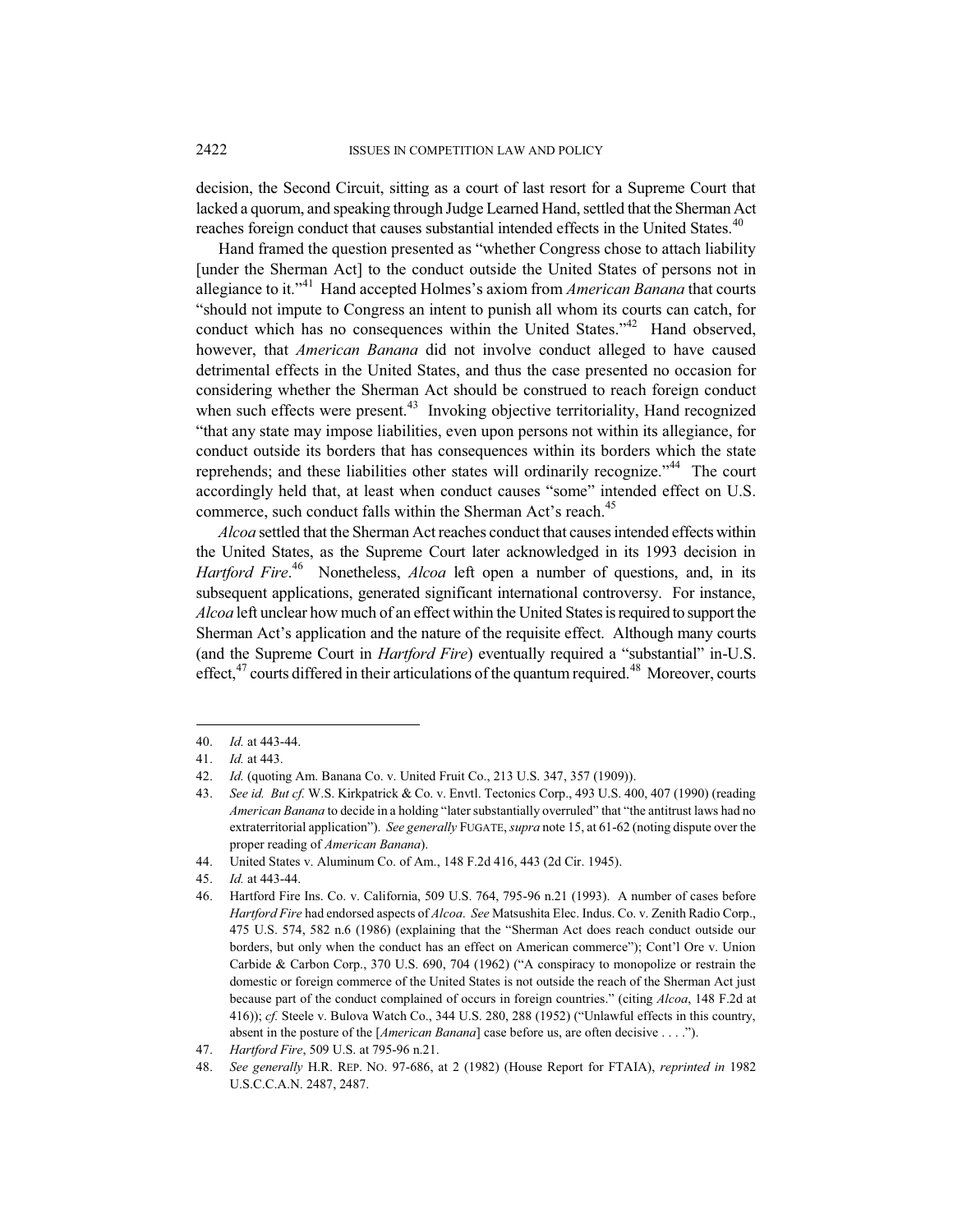and enforcers differed on whether an effect on export commerce was sufficient absent an effect on U.S. consumers, when adverse consequences are merely to U.S. exporters.<sup>49</sup>

Perceived aggressive applications of *Alcoa* by U.S. courts led to significant foreign backlash. A number of states objected that U.S. courts had stretched objective territoriality beyond its proper scope.<sup>50</sup> In particular, states objected that applying the Sherman Act overseas effectively required their companies operating in their own countries to comply with U.S. economic regulation, thereby ignoring the interests of those states. Some states went so far as to enact "blocking" statutes.<sup>51</sup> These measures, which typically prohibited the enforcement of judgments that rested on the effects doctrine, were directly aimed at countering *Alcoa*. For example, the U.K. Trade Department stated that the U.K.'s blocking statute was "primarily a reaction to the accumulation of attempts by the United States since the 1950s to impose its own economic and other domestic policies . . . outside its territorial jurisdiction, without regard for the trading interests of other countries."<sup>52</sup>

As one noted antitrust jurist summarized: "The *Alcoa* decision was not warmly received in other countries, which as of the mid-1940s did not as a rule have antitrust laws and which resented the apparent effort of the United States to act as the world's competition police officer."<sup>53</sup>

# *2.4. The courts and Congress respond*

Criticisms of *Alcoa* and its progeny did not go unheeded. The courts, and ultimately Congress, took actions designed to mediate the tension between application of the effects principle to protect U.S. consumers and recognition that foreign states have an interest in regulating conduct that takes place on their own soil.

*Judicial response: The rise of comity*. The judicial response to the apparent expanding reach of the Sherman Act took the form of the jurisdictional "rule of reason," which some referred to as declining jurisdiction on grounds of "comity." Proposed by Kingman Brewster<sup>54</sup> and finding its first judicial expression in the Ninth Circuit's *Timberlane* decision, the jurisdictional rule of reason permits courts to refuse to apply the Sherman Act unless "the interests of, and links to, the United States—including the

<sup>49.</sup> *See generally* WALLER, *supra* note 5, § 6:10 (describing the debate over the proper application of the Sherman Act to export transactions). Export transactions are both subject to the FTAIA and certain exemptions. *See generally id.* at § 6:5.

<sup>50.</sup> *See* Eleanor M. Fox, *Competition Law*, *in* INTERNATIONAL ECONOMIC LAW 345-46 (Andreas F. Lowenfeld ed., 2002) (describing how *Alcoa* offended U.S. trading partners); Fox, *supra* note 13, at 570.

<sup>51.</sup> *See, e.g.*, Protection of Trading Interests Act, 1980, c. 11 (Eng.); Law No. 80-538 of July 16, 1980, Journal Officiel de la République Française [J.O.] [Official Gazette of France], July 16, 1980, p. 1799; The Foreign Extraterritorial Measures Act, 1984, R.S.C., ch. F-29, § 3 (1984) (Can.); Foreign Proceedings (Excess of Jurisdiction) Act, No. 3 (1984) (Austl.). *See generally* WALLER,*supra* note 5, § 5:16 (describing the U.K. Protection of Trading Interests Act "as a defensive measure to counteract perceived excesses in United States jurisdictional claims").

<sup>52.</sup> Press Release, U.K. Dep't of Trade and Indus., Protection of Interests Bill (Oct. 31, 1979).

<sup>53.</sup> United Phosphorous, Ltd. v. Angus Chem. Co., 322 F.3d 942, 960 (7th Cir. 2003) (en banc) (Wood, J., dissenting).

<sup>54.</sup> *See* KINGMAN BREWSTER, JR., ANTITRUST AND AMERICAN BUSINESS ABROAD 446 (1958).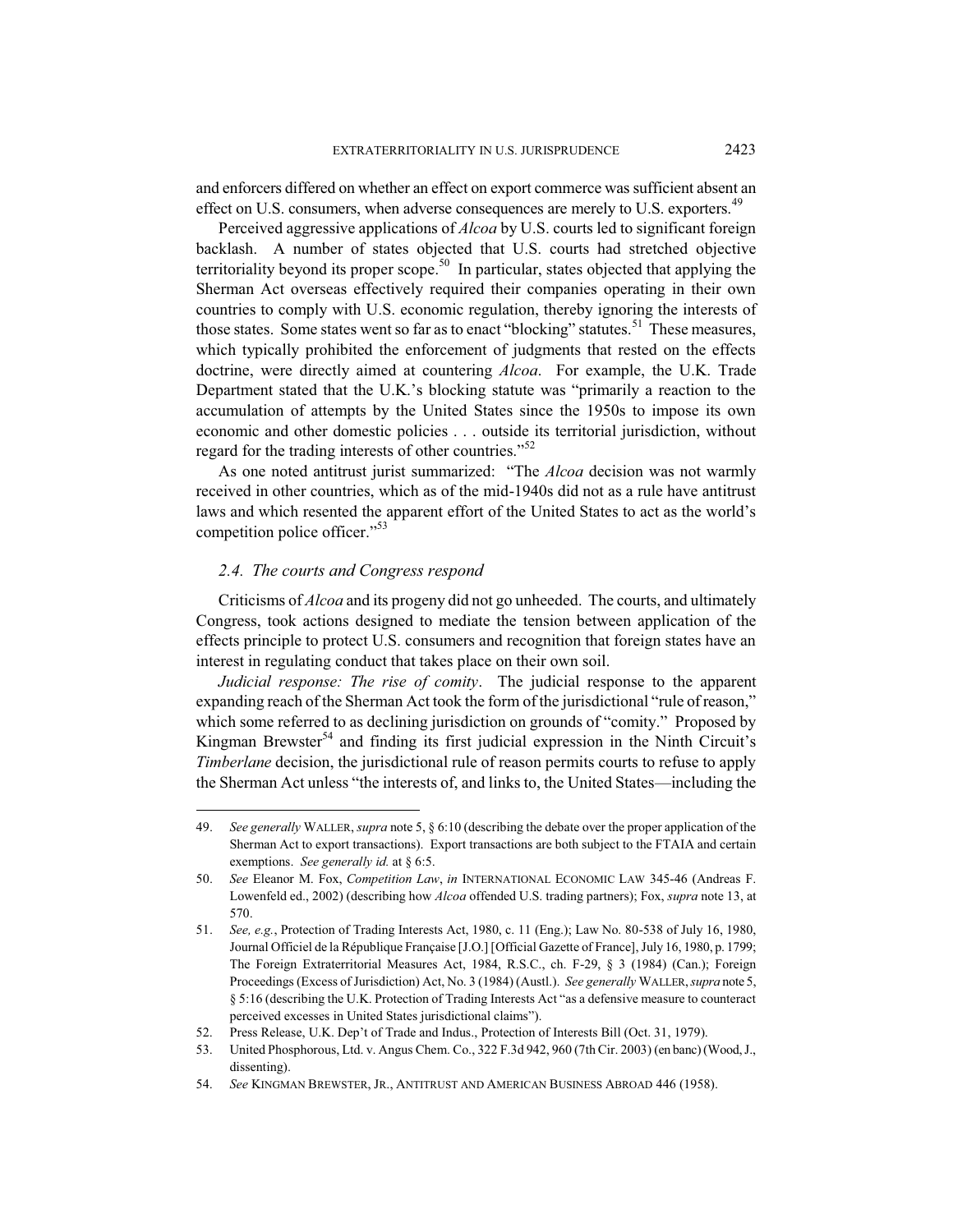magnitude of the effects on American foreign commerce—are sufficiently strong, vis-avis those of other nations, to justify an assertion of extraterritorial authority."<sup>55</sup> *Timberlane* expressly responded to concerns that "[t]he effects test by itself is incomplete because it fails to consider other nations' interests."<sup>56</sup>

In *Timberlane*, a domestic timber miller claimed that a rival, its Honduran affiliates, and other coconspirators prevented the plaintiff from milling timber in Honduras and exporting to the United States in order to maintain a timber export monopoly in Honduras.<sup>57</sup> Although the district court had disposed of the case on the ground that the conduct caused no substantial intended effects in the United States, the court of appeals reversed.<sup>58</sup> Recognizing that "[e]xtraterritorial application is understandably a matter of concern for the other countries involved,<sup>559</sup> the court held that it could decline to adjudicate the dispute even if the alleged effects of the conspiracy met *Alcoa*. 60 Conversely, the existence of effects meeting *Alcoa* was just one factor in the analysis.<sup>61</sup> Judging it "evident that at some point the interests of the United States are too weak and the foreign harmony incentive for [judicial] restraint too strong to justify an extraterritorial assertion of jurisdiction, $\overline{p}$ <sup>62</sup> the court weighed the degree of the domestic anticompetitive effects (if any) against considerations of "international comity and fairness."<sup>63</sup> The court looked to the following factors:

The elements to be weighed include the degree of conflict with foreign law or policy, the nationality or allegiance of the parties and the locations or principal places of businesses or corporations, the extent to which enforcement by either state can be expected to achieve compliance, the relative significance of effects on the United States as compared with those elsewhere, the extent to which there is explicit purpose to harm or affect American commerce, the foreseeability of such effect, and the relative importance to the violations charged of conduct within the United States as compared with conduct abroad.<sup>64</sup>

The Ninth Circuit affirmed the trial court's subsequent dismissal on the grounds that the Honduran interests outweighed the U.S. interests and the exercise of jurisdiction might "create needless tensions" between the countries.<sup>65</sup>

Other courts emulated *Timberlane* by crafting multifactor tests to determine whether the application of the Sherman Act to foreign conduct was, under all circumstances,

<sup>55.</sup> Timberlane Lumber Co. v. Bank of Am., 549 F.2d 597, 613 (9th Cir. 1976).

<sup>56.</sup> *Id.* at 611-12.

<sup>57.</sup> *Id.* at 603-05.

<sup>58.</sup> *Id.* at 615.

<sup>59.</sup> *Id.* at 609.

<sup>60.</sup> *Id.*

<sup>61.</sup> *See generally* Fox, *supra* note 13, at 571-72.

<sup>62.</sup> *Timberlane*, 549 F.2d at 609.

<sup>63.</sup> *Id.* at 614-15.

<sup>64.</sup> *Id.* at 614. In compiling these factors, the Ninth Circuit drew heavily from the factors set forth in § 40 of the RESTATEMENT (SECOND) OF FOREIGN RELATIONS LAW OF THE UNITED STATES (1962). *See* 549 F.2d at 614 n.31.

<sup>65.</sup> Timberlane Lumber Co. v. Bank of Am., 574 F. Supp. 1453, 1471 (N.D. Cal. 1983), *aff'd*, 749 F.2d 1378 (9th Cir. 1984).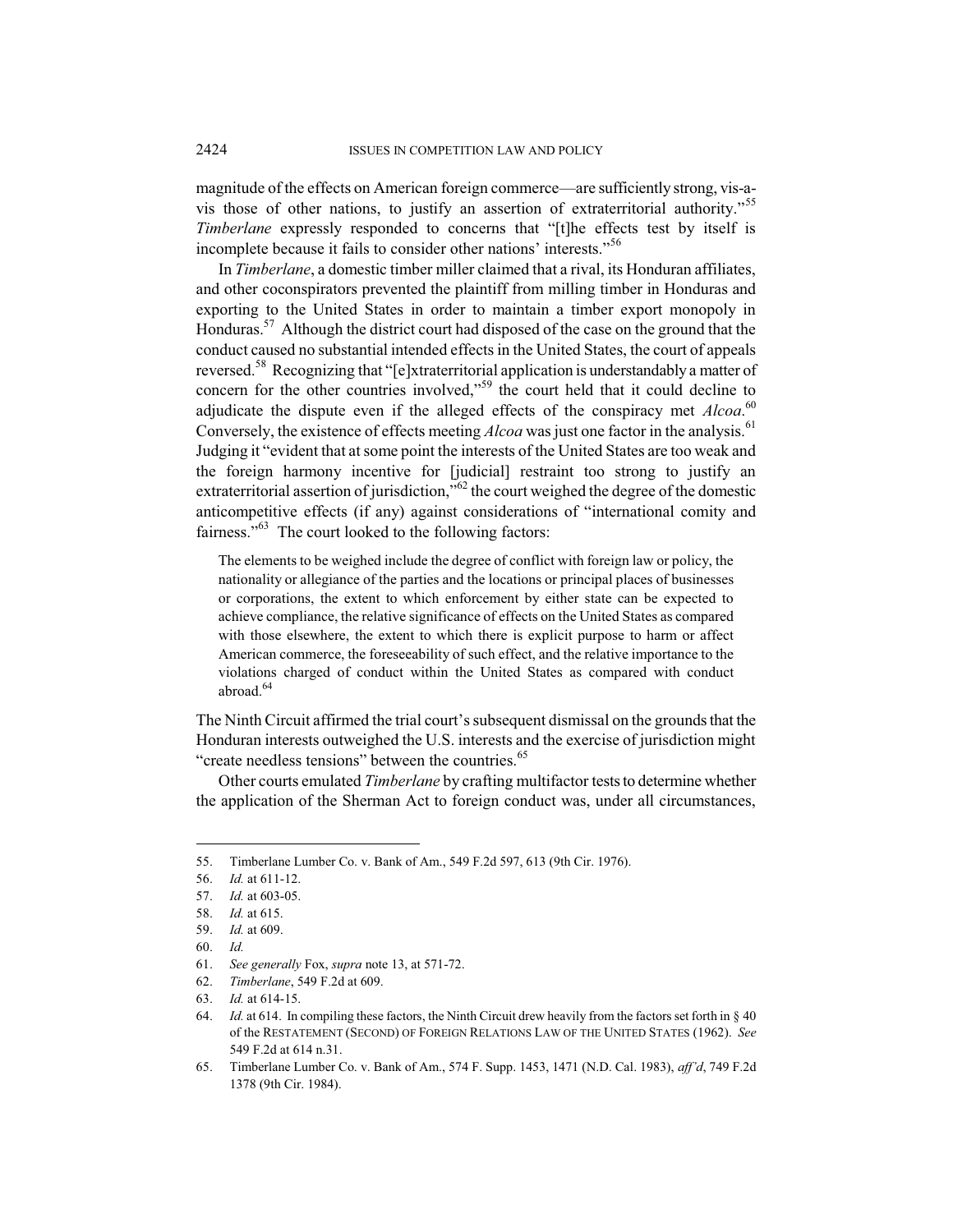reasonable. For instance, the Third Circuit listed ten factors to be considered.<sup>66</sup> Other courts articulated similar tests.<sup>67</sup> This analysis ultimately found expression in the *Restatement (Third) of the Foreign Relations Law of the United States*, which requires assertions of prescriptive jurisdiction to be reasonable given the totality of the circumstances.<sup>68</sup>

Reaction to *Timberlane* was mixed. Not all accepted that, as *Timberlane* and its progeny in principle permitted, a U.S. court could entertain a Sherman Act dispute absent a substantial intended effect in the United States. $69$  Conversely, courts questioned whether comity provided a proper basis for declining to apply the Sherman Act when *Alcoa*'s substantial intended effects test was met. Some doubted that the federal courts were equipped to balance relative national interests, concerns that are the province of the political branches of government.<sup>70</sup> The U.S. Department of Justice ultimately asserted, and some courts agreed, that judicial consideration of comity should not apply in suits brought by the government, which weighs comity concerns in bringing enforcement actions.<sup>71</sup> As one scholar explained: "The need for comity" in this sense "arose

<sup>66.</sup> *See* Mannington Mills, Inc. v. Congoleum Corp., 595 F.2d 1287, 1297-98 (3d Cir. 1979) (articulating a list of factors similar to *Timberlane*'s); *see also* Montreal Trading v. Amax, Inc., 661 F.2d 864, 869 (10th Cir. 1981); Indus. Inv. Dev. Corp. v. Mitsui & Co., 671 F.2d 876, 884 (5th Cir. 1982), *vacated on other grounds*, 460 U.S. 1007 (1983); *cf. In re* Uranium Antitrust Litig., 617 F.2d 1248, 1255-56 (7th Cir. 1980) (accepting that *Timberlane* and *Mannington Mills* "certainly provide an adequate framework" for determining whether jurisdiction should be exercised but holding that the trial court did not abuse its discretion in eschewing their analysis and instead concluding that the seriousness of the allegations and the recalcitrance of the defendants "all weighed heavily in favor of proceeding to judgment and damages").

<sup>67.</sup> *See generally* FUGATE, *supra* note 15, at 86-93.

<sup>68.</sup> RESTATEMENT (THIRD), *supra* note 6, §§ 403, 415. *See generally* WALLER, *supra* note 5, § 5:6. The *Restatement* factors include: (1) the link between the conduct and the regulating jurisdiction (e.g., conduct or effects); (2) the connection, including nationality, residence, or economic activity, between the regulating jurisdiction and the person principally responsible for the conduct; (3) the character of the act being regulated, the importance of regulation to the regulating state, whether other states regulate the conduct, and the "degree to which the desirability of such regulation is generally accepted"; (4) the existence of justified expectations that might be protected or hurt by the regulation; (5) the importance of the regulation to the international political, legal, or economic system; (6) the extent to which the regulation is consistent with the traditions of the international system; (7) the extent to which another jurisdiction may have an interest in regulating the activity; and (8) the likelihood of conflict of regulation with another jurisdiction. RESTATEMENT (THIRD),*supra* note 6, § 403(2). Even if the assertion of jurisdiction is reasonable based on these factors, according to the *Restatement*, in the case of concurrent jurisdiction by multiple enforcers, "each state has an obligation to evaluate its own as well as the other state's interest in exercising jurisdiction." *Id.* § 403(3). *See generally* Fox, *supra* note 13, at 584-90 (discussing the *Restatement* factors).

<sup>69.</sup> As Professor Fox explains, both *Timberlane* and *Mannington Mills* "treat effect on U.S. commerce as a factor favoring the assertion of jurisdiction" but not as a prerequisite. Fox, *supra* note 13, at 573.

<sup>70.</sup> *See* Laker Airways v. Sabena, 731 F.2d 909, 948-52 (D.C. Cir. 1984).

<sup>71.</sup> Reply Brief for United States of America at 12, United States v. Nippon Paper Indus. Co., 109 F.3d 1 (1st Cir. 1997) (No. 96-2001) ("[I]n a suit by the United States to enforce the antitrust laws, respect for the Executive Branch's primacy in the foreign policy realm precludes 'second-guess[ing] the executive branch's judgment as to the proper role of comity concerns.'" (quoting United States v. Baker Hughes, Inc., 731 F. Supp. 3, 6 n.5 (D.D.C.), *aff'd*, 908 F.2d 981 (D.C. Cir. 1990))), *available at* http://www. usdoj.gov/atr/cases/f1000/1002.htm. The government's international guidelines expressly require the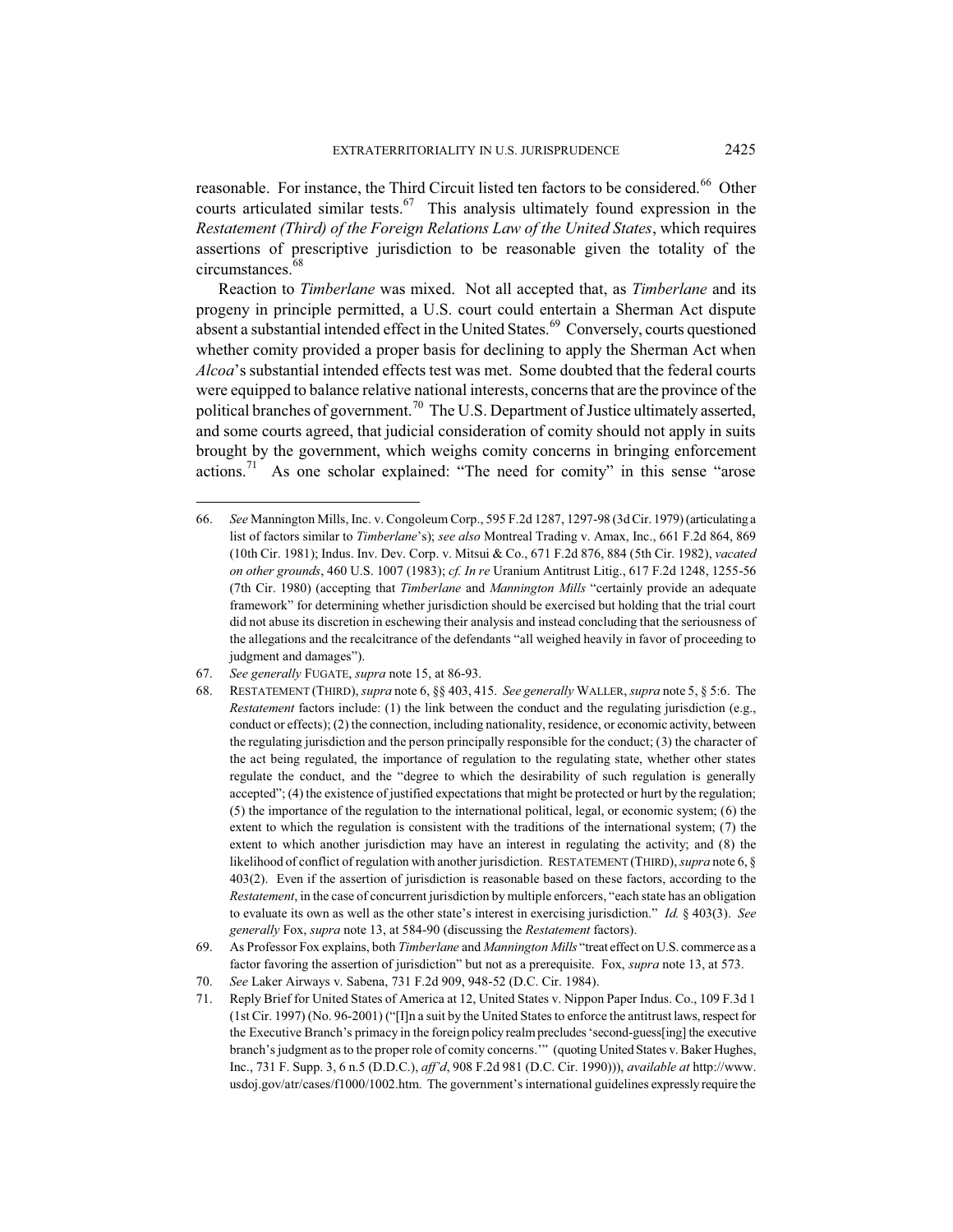primarily because *private litigants* otherwise lacked the incentive to consider the broader national interest."<sup>72</sup> Others maintained that, once a court concluded that Congress intended the Sherman Act to apply to conduct at issue (because it causes substantial intended effects in the United States), the court lacked discretion to decline jurisdiction on grounds of unreasonableness.<sup>73</sup>

As explained below, the Supreme Court has not definitely resolved these debates. Despite this uncertainty, as one scholar has noted, "there is a pattern to the law."<sup>74</sup> "If a defendant's conduct has had a significant effect on U.S. domestic or foreign commerce, U.S. courts in antitrust cases virtually always find that the balance tips in favor of applying U.S. law."<sup>75</sup> More generally, "[t]he only cases in which courts have granted dismissals for lack of subject matter jurisdiction are cases in which there was no viable antitrust claim because no U.S. competition interest was implicated. $176$  That observation, accurate as to the application of *Timberlane*, no longer holds true generally following Congress's enactment of the Foreign Trade Antitrust Improvements Act (FTAIA).

*Congressional response: The FTAIA*. While the courts sought to temper objective territoriality through comity, Congress addressed the Sherman Act's reach legislatively. In 1982, Congress enacted the FTAIA as Title IV of the Export Trading Company Act of 1982. Passage of the Act, according to its legislative history, was driven by two concerns. The first was to address the business community's perception "that antitrust law prohibits efficiency-enhancing joint export activities."<sup>77</sup> Many testified before Congress to the effect that "[i]t is an article of orthodoxy in the business community that the antitrust laws stand as an impediment to the international competitive performance of the United States" by "hinder[ing] our export performance."<sup>78</sup>

Congress's second stated purpose was to rectify "possible ambiguity in the precise legal standard to be employed in determining whether American antitrust law is to be applied."<sup>79</sup> Congress noted "disparity among judicial interpretations" of *Alcoa*'s effects test and believed that "at a time when international trade plays an immense and increasingly important role in the economy, it is appropriate . . . to formulate a standard to be applied uniformly throughout the federal judicial system."<sup>80</sup>

DOJ to consider comity considerations. *See* U.S. DEP'T OF JUSTICE & FEDERAL TRADE COMM'N, ANTITRUST ENFORCEMENT GUIDELINES FOR INTERNATIONAL OPERATIONS § 3.2 (1995) [hereinafter 1995 ENFORCEMENT GUIDELINES], http://www.usdoj.gov/atr/public/guidelines/internat.htm.

<sup>72.</sup> Spencer W. Waller, *The Twilight of Comity*, 38 COLUM. J. TRANSNAT'L L. 563, 568 (1999) (emphasis added).

<sup>73.</sup> *See generally* FUGATE, *supra* note 15, § 2.13; WALLER, *supra* note 5, § 5:13 (citing critiques of the concept of balancing foreign interests). *See also Laker Airways*, 731 F.2d at 948-50.

<sup>74.</sup> Fox, *supra* note 13, at 577.

<sup>75.</sup> *Id.* at 574.

<sup>76.</sup> *Id.* at 576.

<sup>77.</sup> H.R. REP. NO. 97-686, at 4 (1982), *reprinted in* 1982 U.S.C.C.A.N. 2487, 2489.

<sup>78.</sup> *Id.* at 4 (quoting statement of John H. Shenefield).

<sup>79.</sup> *Id.* at 5, *reprinted in* 1982 U.S.C.C.A.N. 2487, 2490.

<sup>80.</sup> *Id.* at 5-6, *reprinted in* 1982 U.S.C.C.A.N. 2487, 2490-91.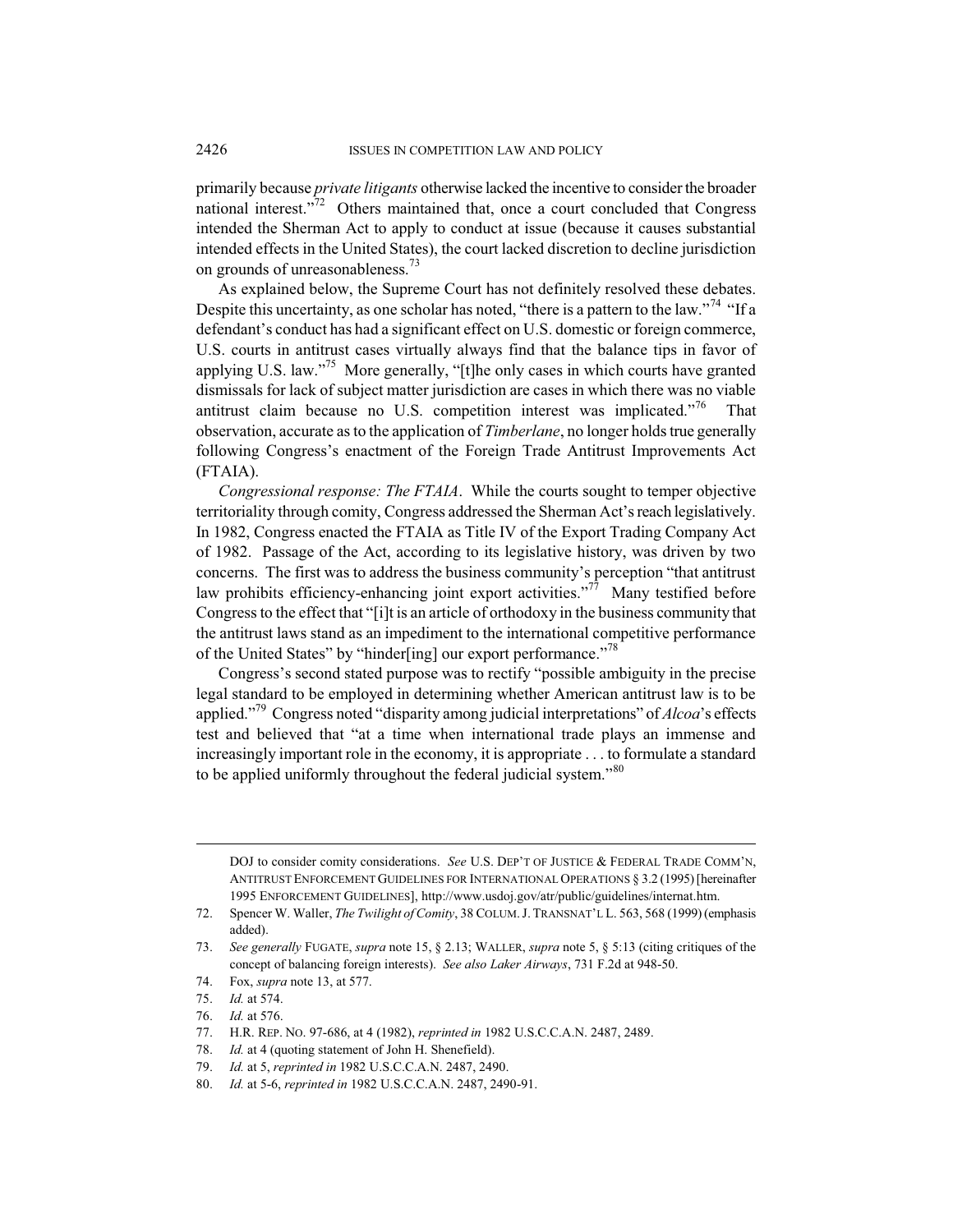To address these concerns, Congress added Section 7 to the Sherman Act. That provision (and a parallel amendment to the FTC  $Act^{81}$ ) prescribes the Sherman Act's reach with respect to conduct "involving" nonimport commerce with foreign nations.<sup>82</sup> Such conduct falls within the Sherman Act only if two requirements are met:

- first, the conduct must have "a direct, substantial, and reasonably foreseeable effect" on U.S. domestic, import, or export commerce (Subsection 1);
- second, "such effect" must "give[] rise to a claim" under the Sherman Act (Subsection 2); and
- additionally, in the case of conduct involving export commerce (only), the Sherman Act applies "only for injury to export business in the United States"<sup>83</sup> (export proviso).

These amendments, the legislative history predicted, would "promote certainty in assessing the applicability of the American antitrust law to international business transactions" by establishing an "objective" jurisdictional standard.<sup>84</sup> Congress believed that clarifying the antitrust laws' jurisdictional reach would promote comity by "encourag[ing] our trading partners to take more effective steps to protect competition in their markets."<sup>85</sup> Congress sought "to exempt from the antitrust laws conduct that does not have the requisite domestic effects," while making clear that the FTAIA "does not exclude all persons injured abroad from recovering under the antitrust laws of the United States."<sup>86</sup>

Congress failed to achieve the clarity it sought. The statute's "inelegant $[$ "<sup>87</sup> language, as will be explained, spawned litigation over the extent to which the FTAIA limits claims by foreign purchasers allegedly harmed by international cartels. Moreover, Congress notably refused to promote clarity by resolving the debate over the jurisdictional rule of reason. According to the House Report, the FTAIA "address[es]

- (A) on trade or commerce with is not trade or commerce with foreign nations, or on import trade or import commerce with foreign nations; or
- (B) on export trade or export commerce with foreign nations, of a person engaged in such trade or commerce in the United States; and
- (2) such effect gives rise to a claim under the provisions of sections 1 to 7 of this title, other than this section.

<sup>81. 15</sup> U.S.C. § 45(a)(3).

<sup>82.</sup> The full text of the FTAIA provides:

Sections 1 to 7 of this title shall not apply to conduct involving trade or commerce (other than import trade or import commerce) with foreign nations unless—

<sup>(1)</sup> such conduct has a direct, substantial, and reasonably foreseeable effect

If sections 1 to 7 of this title apply to such conduct only because of the operation of paragraph (1) (B), then sections 1 to 7 of this title shall apply to such conduct only for injury to export business in the United States.

<sup>15</sup> U.S.C. § 6a.

<sup>83.</sup> *Id.*

<sup>84.</sup> H.R. REP. NO. 97-686, at 9 (1982), *reprinted in* 1982 U.S.C.C.A.N. 2487, 2494.

<sup>85.</sup> *Id.* at 14, *reprinted in* 1982 U.S.C.C.A.N. 2487, 2499.

<sup>86.</sup> *Id.* at 10, *reprinted in* 1982 U.S.C.C.A.N. 2487, 2495.

<sup>87.</sup> United States v. Nippon Paper Indus. Co., 109 F.3d 1, 4 (1st Cir. 1997).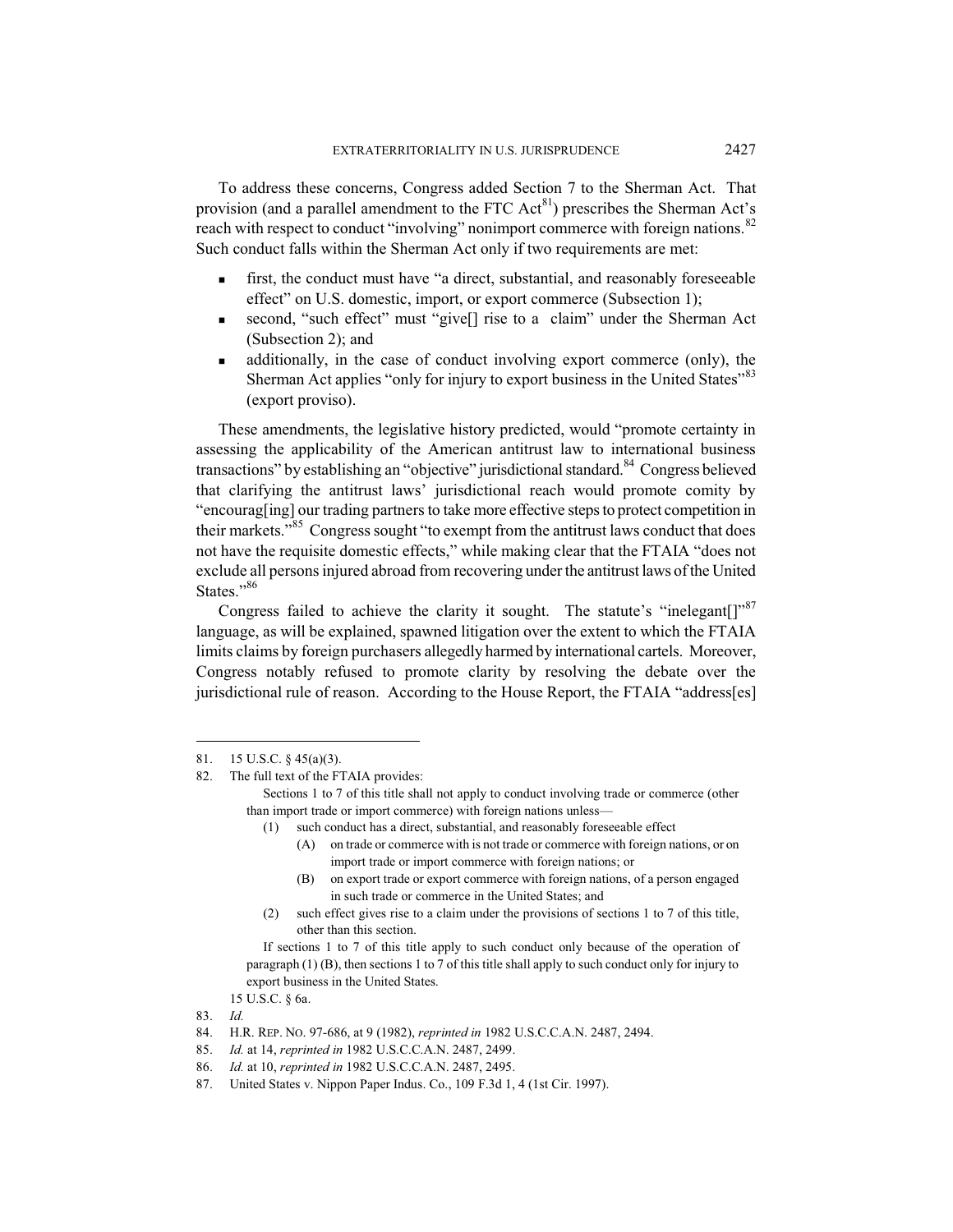only the subject matter jurisdiction of United States antitrust law."<sup>88</sup> The Act "is intended neither to prevent nor to encourage additional judicial recognition ofthe special international characteristics of transactions."<sup>89</sup> Nor did Congress clarify the interaction between the FTAIA's "jurisdictional" provisions and concepts of standing. Although Subsection 2 could be read to address, and the export proviso plainly addresses, which plaintiffs may assert Sherman Act claims, Congress disclaimed any "inten[t] to alter existing concepts of antitrust injury or antitrust standing."<sup>90</sup>

By leaving these issues and other issues unaddressed, Congress laid the foundation for further disputes over the Sherman Act's extraterritorial reach.

#### **3. Key current issues**

Since the FTAIA's enactment, courts have wrestled with its implications for a range of frequently recurring issues. This section explores several issues that remain unresolved: (1) Which set of jurisdictional principles (foreign or domestic) apply when "mixed" conduct (in part domestic, in part foreign) is challenged? (2) Which effects are "direct" or "indirect" under the FTAIA? (3) When can private plaintiffs challenge foreign conduct based on its *foreign* effects? (4) How does the FTAIA affect *Timberlane*'s comity analysis?

#### *3.1. Which jurisdictional principles apply?*

A threshold issue in any matter involving foreign commerce is which of the many tests that govern the Sherman Act's reach applies. With the FTAIA's passage, there are three possible "jurisdictional"<sup>91</sup> standards:

- the test that applies to domestic commerce,
- **the** *Alcoa* substantial intended effects standard, and
- **the FTAIA.**

Which test applies can have significant practical consequences. The interstate commerce test is usually easily met. All that is required is that "defendant's activity is itself in interstate commerce" *or* "has an effect on some other appreciable activity demonstrably in interstate commerce."<sup>92</sup> By contrast, under both *Alcoa* and the FTAIA, the effect on U.S. domestic commerce must be substantial, a requirement not met in

<sup>88.</sup> H.R. REP. NO. 97-686, at 13 (1982), *reprinted in* 1982 U.S.C.C.A.N. 2487, 2498.

<sup>89.</sup> *Id.*

<sup>90.</sup> *Id.* at 11, *reprinted in* 1982 U.S.C.C.A.N. 2487, 2496.

<sup>91.</sup> As the Supreme Court has observed, "jurisdiction is a word of many, too many, meanings." Steel Co. v. Citizens for a Better Env't, 523 U.S. 83, 90 (1998) (citation omitted). The territorial reach of the Sherman Act, as explained, presents at least a question of "prescriptive" jurisdiction; that is, whether Congress has extended the Sherman Act to particular conduct. Some courts have held that the scope of the Sherman Act also delimits the subject matter jurisdiction of the federal courts in cases arising under the Sherman Act. *See* United Phosphorous, Ltd. v. Angus Chem. Co., 322 F.3d 942, 951-52 (7th Cir. 2002) (en banc).

<sup>92.</sup> McLain v. Real Estate Bd., 444 U.S. 232, 242 (1980). That standard is rarely not met. *But see* United States v. ORS, Inc., 997 F.2d 628, 630-32 (9th Cir. 1993) (holding criminal indictment's allegations not to meet the interstate commerce test).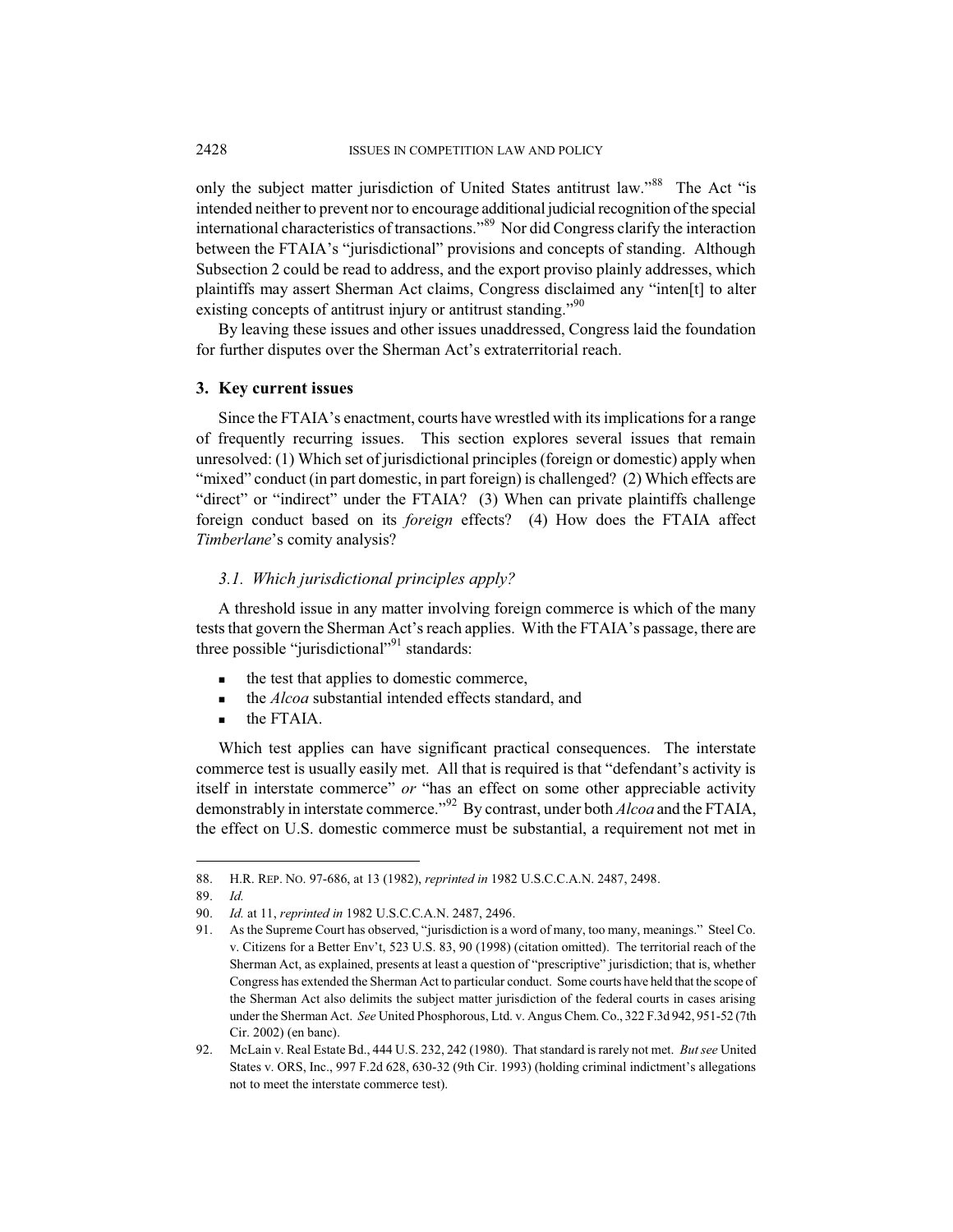several notable cases.  $93$  Moreover, when the interstate commerce test applies, no issue is presented as to whether the effects are intended (as required by *Alcoa*) or whether the link between cause and effect is too remote (an issue, as explained below, presented by the FTAIA).<sup>94</sup> Finally, if the case is governed by the interstate commerce test, then arguably judicial consideration of comity should play no role except in crafting relief.

Although the differences are less pronounced, whether a case is governed by *Alcoa* or the FTAIA can also matter. Under the FTAIA, a private plaintiff must show that its injury resulted from conduct that causes in-U.S. detrimental effects and did not occur, in the Supreme Court's words, independently from those effects.<sup>95</sup> By contrast, the usual standing and antitrust injury principles apply in a case governed by *Alcoa*. Moreover, the FTAIA imposes a directness requirement that may not apply (or may apply differently) under *Alcoa*. 96

The more important dispute is whether conduct is governed by the interstate commerce test or one of the two foreign commerce tests. The FTAIA appears to govern this issue by specifying the applicable test for "conduct involving trade or commerce (other than import trade or import commerce) with foreign nations.<sup> $\mathcal{P}^{\gamma}$ </sup> If conduct does *not* involve "trade or commerce . . . with foreign nations," the FTAIA does not apply and the interstate commerce test applies. By implication, if the "trade or commerce ... with foreign nations" involves "import" trade or commerce, then *Alcoa* applies.

The problem is that the statutory text does not supply the meaning of the term "involving trade or commerce . . . with foreign nations." There are two opposing views as to when conduct is properly characterized as involving "foreign" trade or commerce, thereby possibly triggering the applicability of the FTAIA or, if import commerce, *Alcoa*. The first, championed among others by the U.S. Department of Justice (DOJ), is that characterizing conduct that has both foreign and domestic elements as *either* domestic or foreign is a false dichotomy. "The relative or absolute amount of foreign activity is immaterial if the aspects of the conspiracy giving rise to the plaintiff's injury

<sup>93.</sup> *See, e.g.*, United States v. Nippon Paper Indus. Co., 62 F. Supp. 2d 173, 192-96 (D. Mass. 1999) (granting judgment of acquittal because government failed to show in-U.S. effects during the applicable limitations period); Eurim-Pharm GmbH v. Pfizer, Inc., 593 F. Supp. 1102, 1106-07 (S.D.N.Y. 1984) (dismissing challenge to European distribution practice on grounds that plaintiff failed to allege causal connection between the conduct and any in-U.S. effects; mere allegations that U.S. prices rose following the challenged practice did not suffice); *cf.* Sniado v. Bank Austria A.G., 378 F.3d 210, 213 (2d Cir. 2004) (dismissing complaint for failure sufficiently to allege causal connection between in-U.S. harm and foreign conduct; allegations "too conclusory" even when complaint was "liberally construed to the outer limits of reasonableness").

<sup>94.</sup> One court has also held that the requirement of a substantial in-U.S. effect implies that the per se rule against price fixing does not apply in a nondomestic commerce case involving a challenge to a competitor joint venture based overseas. *See* Metro Indus. v. Sammi Corp., 82 F.3d 839, 844-45 (9th Cir. 1996). *But see Nippon Paper*, 62 F. Supp. 2d at 194 (disagreeing with the *Sammi* court's refusal to apply the per se rule).

<sup>95.</sup> *See* F. Hoffman-La Roche Ltd. v. Empagran S.A., 542 U.S. 155 (2004). For a discussion of *Empagran*, *see infra* Section 3.3.

<sup>96.</sup> *See* United States v. LSL Biotech., Inc., 379 F.3d 672 (9th Cir. 2004). For a discussion of *LSL Biotech.*, *see infra* Section 3.2.

<sup>97. 15</sup> U.S.C. § 6a.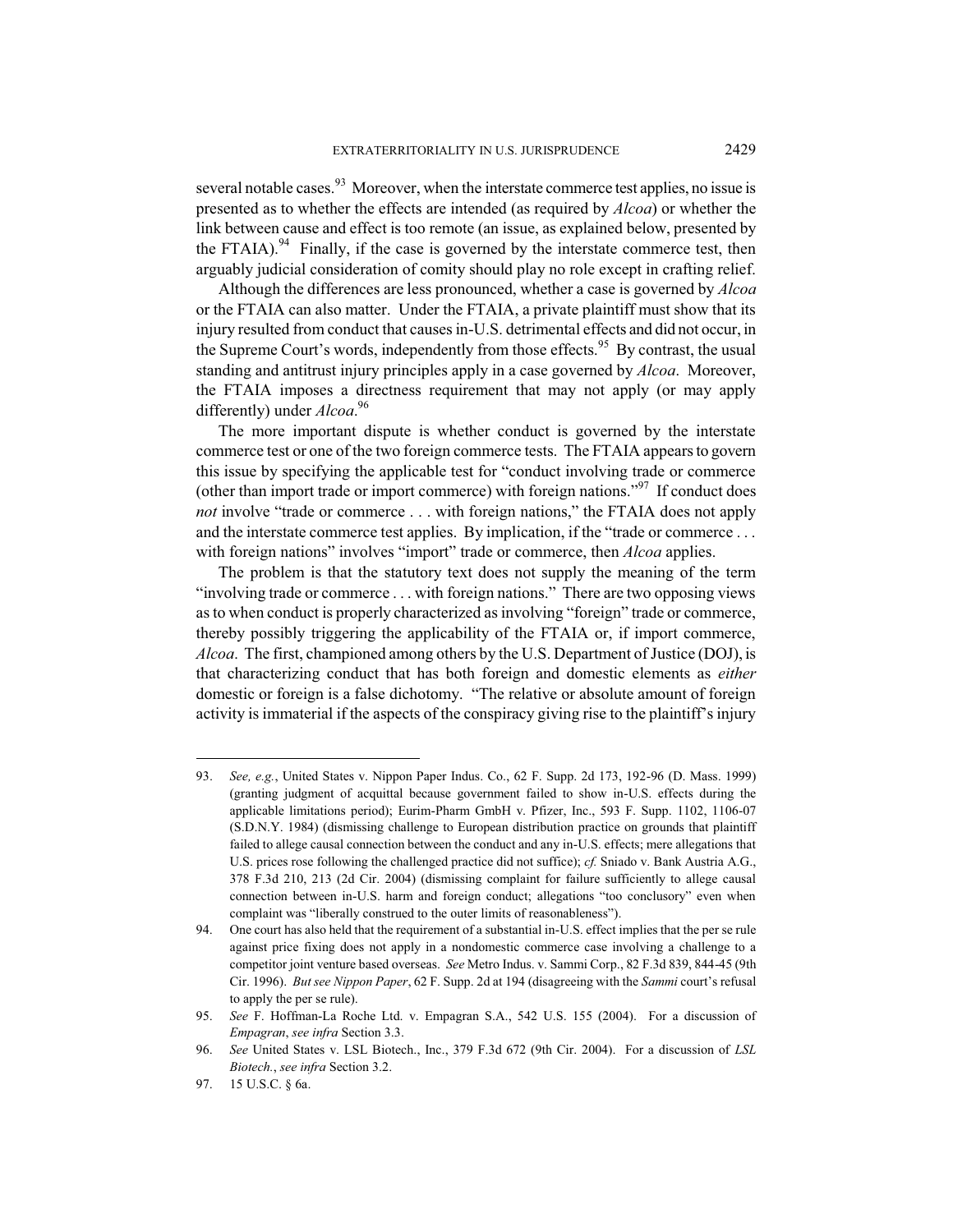sufficiently affect domestic commerce," thereby establishing the requisite effect on interstate commerce.<sup>98</sup> In other words, in the DOJ's view, if the interstate commerce test is satisfied (for instance, there are sales in interstate commerce), whether some *other* basis for jurisdiction exists is beside the point.<sup>99</sup> The policy considerations that explain the DOJ's position are straightforward. Conspirators who, for example, fix the prices of goods in U.S. commerce should not potentially escape the Sherman Act "by broadening the conspiracy to include foreign markets."<sup>100</sup>

This position, however, suggests the opposite problem: Whether it leaves too little scope for the FTAIA and *Alcoa* to apply the interstate commerce test to a conspiracy that operates virtually entirely abroad merely because the scheme includes some trivial U.S. component. Indeed, because it is relatively easy to satisfy the interstate commerce test, the practical consequence of the DOJ's position may be to restrict the FTAIA and *Alcoa* to export commerce, import commerce involving no in-U.S. sales, and wholly foreign conduct.<sup>101</sup> Supporting this critique is that the FTAIA by its terms supplies the sole test applicable to "conduct *involving* . . . trade or commerce with foreign nations" but is not restricted to "trade or commerce *exclusively within* foreign nations." In other words, the Act's text suggests that, if the conduct involves enough foreign element such that it comprises "trade or commerce with foreign nations," then the interstate commerce test is ousted and not an alternative basis for the Sherman Act's applicability.

In *Dee-K Enterprises v. Heveafil Sdn. Bhd.*,<sup>102</sup> the Fourth Circuit accepted this critique and rejected the view that the interstate commerce test automatically applies to an international conspiracy merely because it involves some in-U.S. sales. Rather, "in determining which jurisdictional test . . . applies, a court should consider whether the participants, acts, targets, and effects involved in an asserted antitrust violation *are primarily foreign or primarily domestic*."<sup>103</sup> On the facts before it, the court found the case to involve "primarily 'foreign conduct."<sup>104</sup> The conspiracy was formed in Southeast Asia, targeted a global market, and involved few U.S. participants or sales. The "links to the United States," the court held, were "mere drops in the sea of conduct that occurred in Southeast Asia (and around the world)."<sup>105</sup>

<sup>98.</sup> Brief for the United States and the Federal Trade Commission as Amici Curiae at 8-9, Dee-K Enters. v. Heveafil Sdn. Bhd., 299 F.3d 281 (4th Cir. 2002) (No. 02-649), *available at* http://www.usdoj.gov/ atr/cases/f201000/201042.htm.

<sup>99.</sup> Another way to rationalize this result with the statutory text is that an activity does not "involv[e] trade or commerce . . . with foreign nations" within the meaning of the FTAIA if the domestic test is satisfied.

<sup>100.</sup> Brief for the United States, *supra* note 98, at 9.

<sup>101.</sup> This view—that the FTAIA and *Alcoa* apply only to "wholly foreign transactions" and export commerce—finds some support in legislative history that the Supreme Court quoted approvingly in *Empagran*. *See* H.R. REP. NO. 97-686, at 9-10 (1982),*reprinted in* 1982 U.S.C.C.A.N. 2487, 2494-95 ("It is thus clear that wholly foreign transactions as well as export transactions are covered by the amendment, but that import transactions are not.") (quoted in *Empagran*, 542 U.S. 155, 163 (2004)). 102. 299 F.3d 281 (4th Cir. 2002).

<sup>103.</sup> *Id.* at 294 (emphasis added).

<sup>104.</sup> *Id.* at 296.

<sup>105.</sup> *Id.* at 295.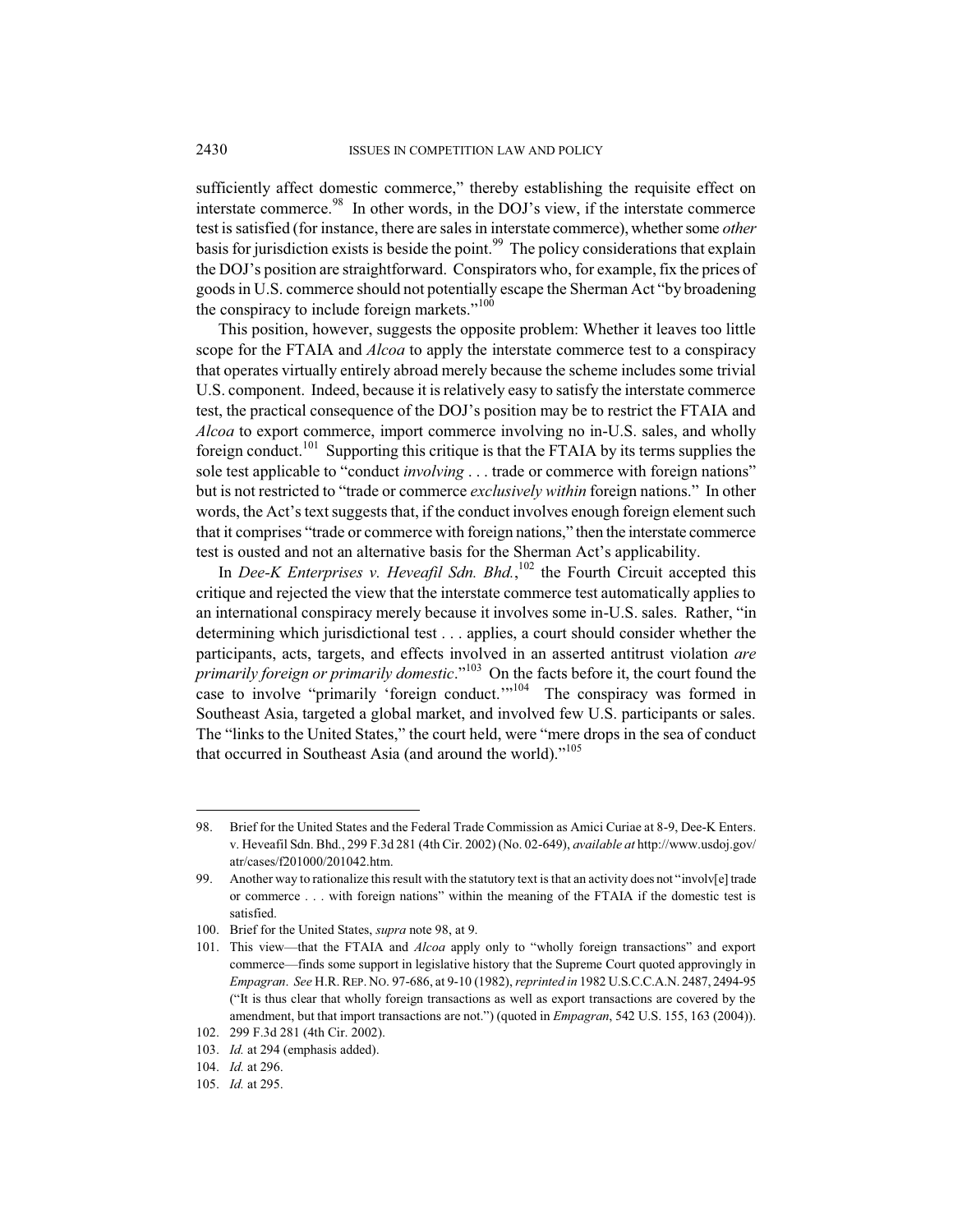Although the DOJ took issue with the court of appeals analysis, it urged the Supreme Court to deny certiorari,<sup>106</sup> which the Court did. Whether other courts embrace the position of the DOJ or the court of appeals remains to be seen. The statute's text and legislative history appear to point in different directions and there are policy arguments in favor of both positions.

# *3.2. What type of effect is too indirect?*

Another debate the FTAIA has generated is the meaning of its requirement that the effect on U.S. commerce must be "direct." This is an important issue because, in today's global economy, conduct that is undertaken overseas may harm U.S. consumers even if many steps intervene between cause and effect. Consider a scheme, undertaken only in Europe, to fix the price of a consumer product exported to the United States and elsewhere. If "direct" denoted a specific, per se rule of (for example) no intervening steps between cause and effect, it might be quite easy for this hypothetical cartel to insulate its activities from the Sherman Act by using in-Europe intermediaries (such as trading houses), even if the cartel's activities had obvious adverse effects on U.S. domestic commerce. To borrow the First Circuit's analysis from a different context, such a rule "would create perverse incentives for those who would use nefarious means to influence markets in the United States, rewarding them for erecting as many territorial firewalls as possible between cause and effect."<sup>107</sup>

On the other hand, direct must be given some independent meaning consistent with the FTAIA's structure and purpose. The FTAIA requires an in-U.S. effect that is "direct, substantial, and reasonably foreseeable," and elemental canons of statutory interpretation counsel against interpreting any of these three terms so as to render the others mere surplusage.<sup>108</sup> If direct merely provided a shorthand for ordinary principles of proximate cause, that arguably would flout this interpretive principle by depriving the foreseeability requirement of independent meaning.<sup>109</sup>

In *United States v. LSL Biotechnologies, Inc.*, <sup>110</sup> the Ninth Circuit accepted the latter argument and construed FTAIA Section 1's direct requirement strictly. The case involved a noncompete agreement that prohibited an Israeli firm, Hazera, from selling

<sup>106.</sup> *See* Brief for United States, *supra* note 98, at 15.

<sup>107.</sup> United States v. Nippon Paper Indus. Co., 109 F.3d 1, 8 (1st Cir. 1997) (comity analysis). Whether the Sherman Act reaches input restraints undertaken entirely outside the United States raises similar (unresolved) issues, although some courts have suggested that such restraints are not reached by the FTAIA. *See, e.g.*, United Phosphorus, Ltd. v. Angus Chem. Co., 131 F. Supp. 2d 1003, 1014 (N.D. Ill. 2001), *aff'd on other grounds*, 322 F.3d 942 (7th Cir. 2003); *cf.* Papst Motoren GmbH v. Kanematsu-Goshu, Inc., 629 F. Supp. 864, 869 (S.D.N.Y. 1986) ("Papst's alleged restraint on STC in Japan cannot be said to have an anticompetitive effect upon United States commerce based upon [the] later sale of STC manufactured motors in the United States, since jurisdiction over Sherman Act claims is not supported by every conceivable repercussion of the action objected to on United States commerce.").

<sup>108.</sup> *See, e.g.*, Beck v. Prupis, 529 U.S. 494, 506 (2000) (explaining "the longstanding canon of statutory construction that terms in a statute should not be construed so as to render any provision of that statute meaningless or superfluous").

<sup>109.</sup> *See, e.g.*, United States v. Generes, 405 U.S. 93, 105 (1972) (explaining that proximate cause includes considerations of foreseeability).

<sup>110. 379</sup> F.3d 672 (9th Cir. 2004).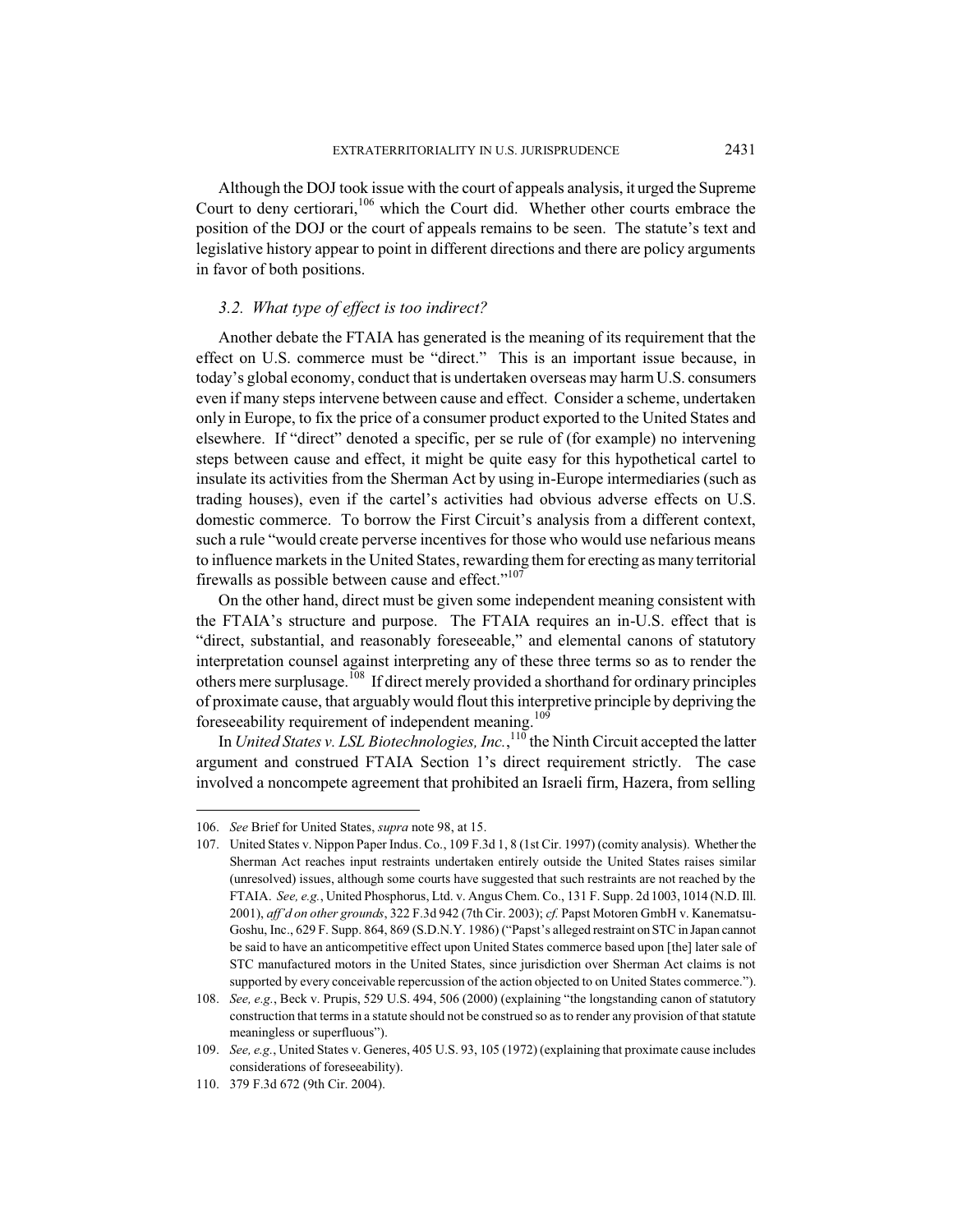genetically altered long-shelf-life-tomato seeds in North America (where they likely would be cultivated in Mexico and the resulting tomatoes sold into the United States). The court found it speculative that, absent the noncompete, Hazera would successfully develop such seeds and, for this reason, held any anticompetitive effect from the noncompete to be indirect. "An effect cannot be 'direct,'" the court held, "where it depends on such uncertain intervening developments"; rather, an effect is direct under the FTAIA only if it proceeds "without deviation or interruption" from its cause.<sup>111</sup> Supplying this independent meaning to direct was necessary, the court held, because the statutory term "direct" could not be read to render the separate foreseeable requirement meaningless, and because the Supreme Court had interpreted a similar statutory phrase requiring an effect to be direct to have that meaning in a related setting.<sup>112</sup>

Dissenting, Judge Ruggero Aldisert asserted that the majority erred by not looking to pre-FTAIA applications of *Alcoa* that both articulated a direct requirement and, according to Aldisert, Congress intended to codify in the FTAIA.<sup>113</sup> In Aldisert's view, "directness" was merely "a synonym for proximate cause."<sup>114</sup> Aldisert found that requirement satisfied because the government alleged that, but for the agreement, Hazera would be a significant competitor and that the noncompete posed an obstacle to that competition.<sup>115</sup> Aldisert feared that, under the majority's reading of direct, anticompetitive conduct directed to inputs may escape the Sherman Act's reach.<sup>116</sup>

Both the majority's and the dissent's analyses exhibit shortcomings. The majority surely is correct that, as a matter of statutory interpretation, direct and reasonably foreseeable must each have a different meaning. For this reason, the majority was correct that direct likely does not denote proximate cause, for proximate cause includes foreseeability.<sup>117</sup> Moreover, Aldisert's fears appear overblown because his fundamental disagreement with the majority concerned whether Hazera's entry into the United States was, in fact, speculative. $118$ 

Nonetheless, the majority's articulation of the direct requirement—one that proceeds "without deviation of interruption"—does not provide clear guidance. And to the extent the court's language might be read to permit foreign cartels to use overseas

<sup>111.</sup> *Id.* at 680-81 (quoting WEBSTER'S NEW INTERNATIONAL DICTIONARY 640 (3d ed. 1982)).

<sup>112.</sup> *Id.* at 680 (citing Republic of Arg. v. Weltover, Inc., 504 U.S. 607, 618 (1992) (interpreting the Foreign Sovereign Immunities Act)).

<sup>113.</sup> *Id.* at 691 (Aldisert, J., dissenting).

<sup>114.</sup> *Id.* at 693.

<sup>115.</sup> *Id.* at 695 n.6.

<sup>116.</sup> *Id.* at 694.

<sup>117.</sup> *See, e.g.*, United States v. Generes, 405 U.S. 93, 105 (1972) (explaining that proximate cause includes considerations of foreseeability).

<sup>118.</sup> As the majority pointed out, this disagreement stemmed from the dissent's unwillingness to look beyond the complaint to the evidence before the court. *LSL Biotech.*, 379 F.3d at 672. The majority looked to extracomplaint facts because it treated the question of whether the complaint met the FTAIA as one of subject matter jurisdiction, to be resolved under Rule 12(b)(1) of the Federal Rules of Civil Procedure. *See* Steel Co. v. Citizens for a Better Env't, 523 U.S. 83, 90 (1998); United Phosphorous, Ltd. v. Angus Chem. Co., 322 F.3d 942, 951-52 (7th Cir. 2003) (discussing whether the FTAIA affects the subject matter jurisdiction of the federal courts or only delimits the Sherman Act's substantive reach).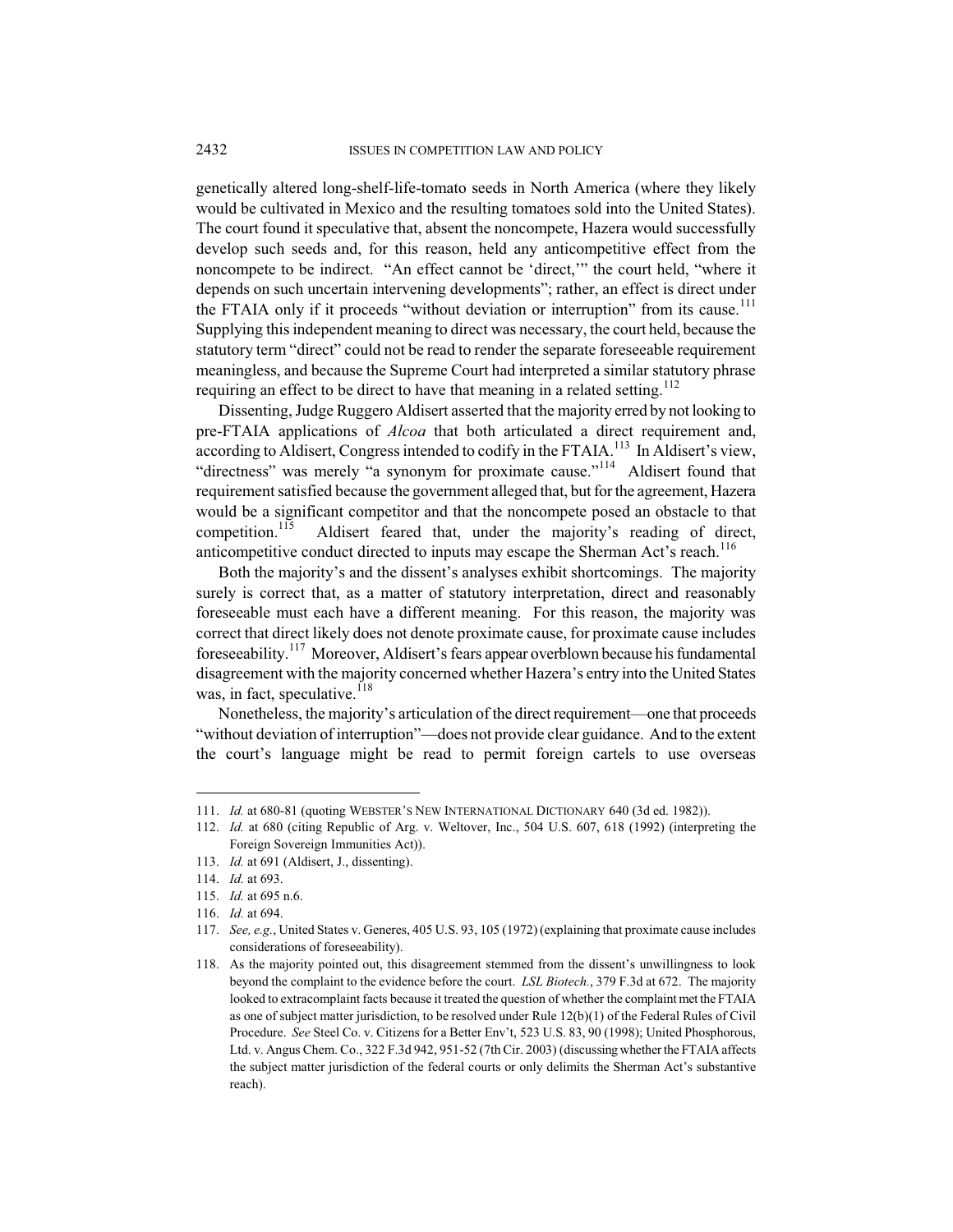intermediaries to avoid the Sherman Act, such a reading would appear to undermine both Congress's intent, in enacting the FTAIA, to reach "wholly foreign conduct" and Congress's recognition that international cartels, even when they operate entirely overseas, can harm U.S. consumers.<sup>119</sup>

Critics of the *LSL* court's analysis might instead turn to the body of law that applies the objective territoriality principle—a corpus that, the *LSL* dissent properly noted, Congress intended to clarify and not entirely supplant. At the time of the Sherman Act's enactment, John Bassett Moore explained, objective territoriality comported with international law if the "acts done abroad" were brought "by an immediate effect *or* by direct and continuous causal relationship, within the territorial jurisdiction of the court."<sup>120</sup> By only focusing on whether the effects of the noncompete were By only focusing on whether the effects of the noncompete were "immediate," the argument would run, the *LSL* majority ignored the second, independent part of this test. Effects resulting from foreign restraints, depending on the facts, can be brought "by direct and continuous causal relationship" within the United States.

In *In re Intel Corp. Microprocessor Antitrust Litigation*, <sup>121</sup> the court appeared to adopt this middle ground. Plaintiff AMD asserted that certain foreign conduct by Intel facilitated anticompetitive conduct within the United States because that foreign conduct ultimately weakened AMD domestically, thereby helping Intel's asserted anticompetitive in-U.S. scheme to succeed.<sup>122</sup> The court judged such a connection between foreign conduct and in-U.S. harm too indirect and speculative to support jurisdiction under the FTAIA.<sup>123</sup>

## *3.3. What is the Sherman Act's scope in private litigation?*

The FTAIA has also spawned a significant and, despite the Supreme Court's foray into the matter, unresolved dispute over whether certain claims brought by private parties are excluded from the Sherman Act's coverage.

*FTAIA subsection 2 and the* Empagran *case.* The FTAIA requires not only that an effect on U.S. commerce must be "direct, substantial, and reasonably foreseeable" but *also* that "such effect gives rise to a claim" under the Sherman Act.<sup>124</sup> It is this second requirement that, potentially, makes the Sherman Act's applicability turn on the relationship between in-U.S. effects and the injury suffered by the party seeking to enforce the Sherman Act. If "such effect gives rise to a claim" means the claim of the particular plaintiff before the court (the narrow reading), then the plaintiff must demonstrate some nexus between its injury and the domestic effects. By contrast, if "such effect gives rise to a claim" simply means that the effects that justify the Sherman Act's assertion must be anticompetitive (a term that otherwise nowhere appears in the FTAIA), then ordinary antitrust standing principles, and not the FTAIA, govern whether a particular plaintiff can assert a claim (the broad reading).

<sup>119.</sup> H.R. REP. NO. 97-686, at 10 (1982), *reprinted in* 1982 U.S.C.C.A.N. 2487, 2495.

<sup>120.</sup> MOORE, *supra* note 15, at 34 (emphasis added).

<sup>121.</sup> *In re* Intel Microprocessor Antitrust Litig., 452 F. Supp. 2d 555 (D. Del. 2006).

<sup>122.</sup> *Id.* at 559.

<sup>123.</sup> *Id.*

<sup>124. 15</sup> U.S.C. § 6a. See *supra* note 82 for the full text of the FTAIA.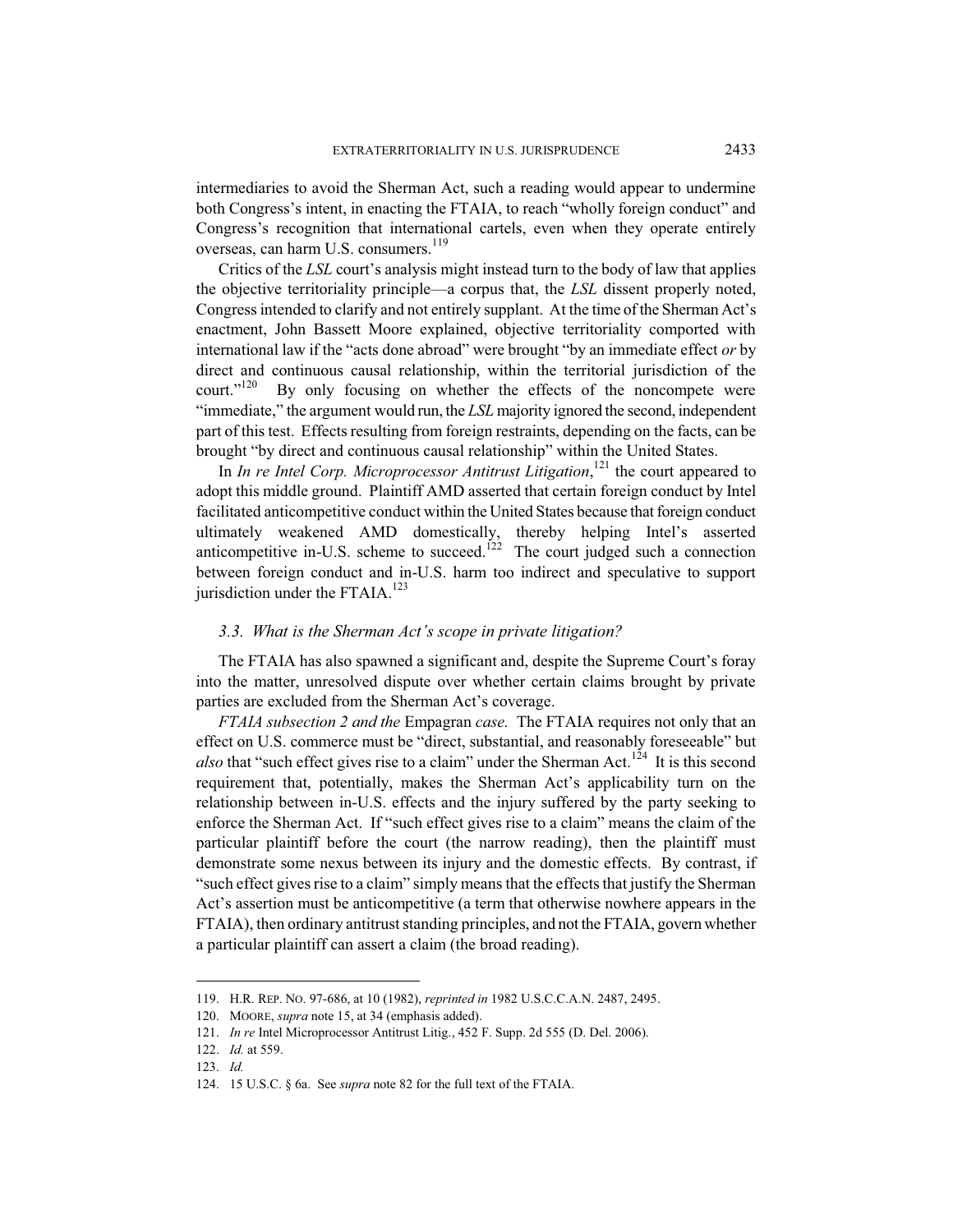Although the FTAIA dates from 1982, whether it requires a particular relationship between effects and a plaintiff's injury remained largely unaddressed until the late 1990s. Two key developments brought the issue to the fore. The first was the successful exportation of American antitrust values.<sup>125</sup> Although many states objected to *Alcoa*, by the 1990s dozens of jurisdictions—including the European Union—had enacted competition laws largely (but in some important respects not completely) modeled on those of the United States.<sup>126</sup> Today, nearly 100 jurisdictions have competition laws. $127$  The proliferation of competition laws has engendered further cooperation between enforcers, including information sharing and other agreements primarily aimed at international cartels.<sup>128</sup>

The widespread adoption of competition laws led to the second development: in the mid-1990s, guilty pleas in U.S. international cartel cases sharply increased.<sup>129</sup> This development was spurred both by better cooperation between American and foreign enforcers, many of which had adopted U.S.-style antitrust laws and entered into cooperation agreements with the United States, and by significant revisions to the DOJ's amnesty program. The revised amnesty program, by giving the first conspirator to cooperate with the DOJ immunity from criminal prosecution, in particular is credited with exploding numerous international cartels from the inside.<sup>130</sup> The DOJ judged that

<sup>125.</sup> Justice William Brennan famously noted that, according to some commentators, "our country's three largest exports are now 'rock music, blue jeans, and United States law.'" United States v. Verdugo-Urquidez, 494 U.S. 259, 281 (1990) (Brennan, J., dissenting) (citation omitted).

<sup>126.</sup> *See generally* Gary B. Born, *A Reappraisal of the Extraterritorial Reach of U.S. Law*, 24 L. & POL'Y INT'L BUS. 1, 68 nn.344-46 (1992) (listing, among others, Denmark, France, Germany, and Switzerland); 1995 ENFORCEMENT GUIDELINES, *supra* note 71, at 12 n.51 (adding to this list the European Court of Justice and "the merger laws of the European Union, Canada . . . Australia, and the Czech and Slovak Republics, among others"); 1 BARRY E. HAWK, UNITED STATES, COMMON MARKET, AND INTERNATIONAL ANTITRUST 87-88 (2d ed. Supp. 1996) (listing still other nations). For a discussion of the differences between the U.S. and EU models of competition law, see Eleanor M. Fox, *Antitrust and Regulatory Federalism: Races Up, Down, and Sideways*, 75 N.Y.U. L. REV. 1781, 1791-93 (2000).

<sup>127.</sup> For an overview of competition laws worldwide, see the DOJ's compilation of antitrust sites, U.S. Dep't of Justice, Antitrust Division, Other Antitrust Sites Worldwide, http://www.usdoj.gov/atr/ contact/otheratr.htm (last visited Sept. 9, 2007). *See generally* Diane P. Wood, *Harmonizing Antitrust Law: The Tortoise or the Hare?*, 3 CHI. J. INT'L L. 391 (2002).

<sup>128.</sup> *See generally* James M. Griffin, Deputy Ass't Att'y Gen., U.S. Dep't of Justice, The Modern Leniency Program After Ten Years, Address Before the American Bar Association Section of Antitrust Law Annual Meeting (Aug. 13, 2003) (explaining that the government's "ability to detect and prosecute international cartel activity has been enhanced by the increased cooperation and assistance that we have received from foreign governments, and from their own enforcement efforts"), *available at* http://www.usdoj.gov/atr/public/speeches/201477.htm.

<sup>129.</sup> *See generally* Scott D. Hammond, Dir. of Criminal Enforcement, U.S. Dep't of Justice, A Summary Overview of the Antitrust Division's Criminal Enforcement Program, Address before the New York State Bar Association Annual Meeting (Jan. 23, 2003), *available at* http://www.usdoj.gov/atr/public/ speeches/200686.htm.

<sup>130.</sup> *See generally* Scott D. Hammond, Acting Dep. Ass't Att'y Gen., U.S. Dep't of Justice, An Overview of Recent Developments in the Antitrust Division's Criminal Enforcement Program, Address Before the American Bar Association Midwinter Leadership Meeting, at 4-9 (Jan. 10, 2005), *available at* http://www.usdoj.gov/atr/public/speeches/207226.htm; Griffin, *supra* note 128, at 7-8; Gary R. Spratling, Dep. Ass't Att'y Gen., U.S. Dep't of Justice, Making Companies an Offer They Shouldn't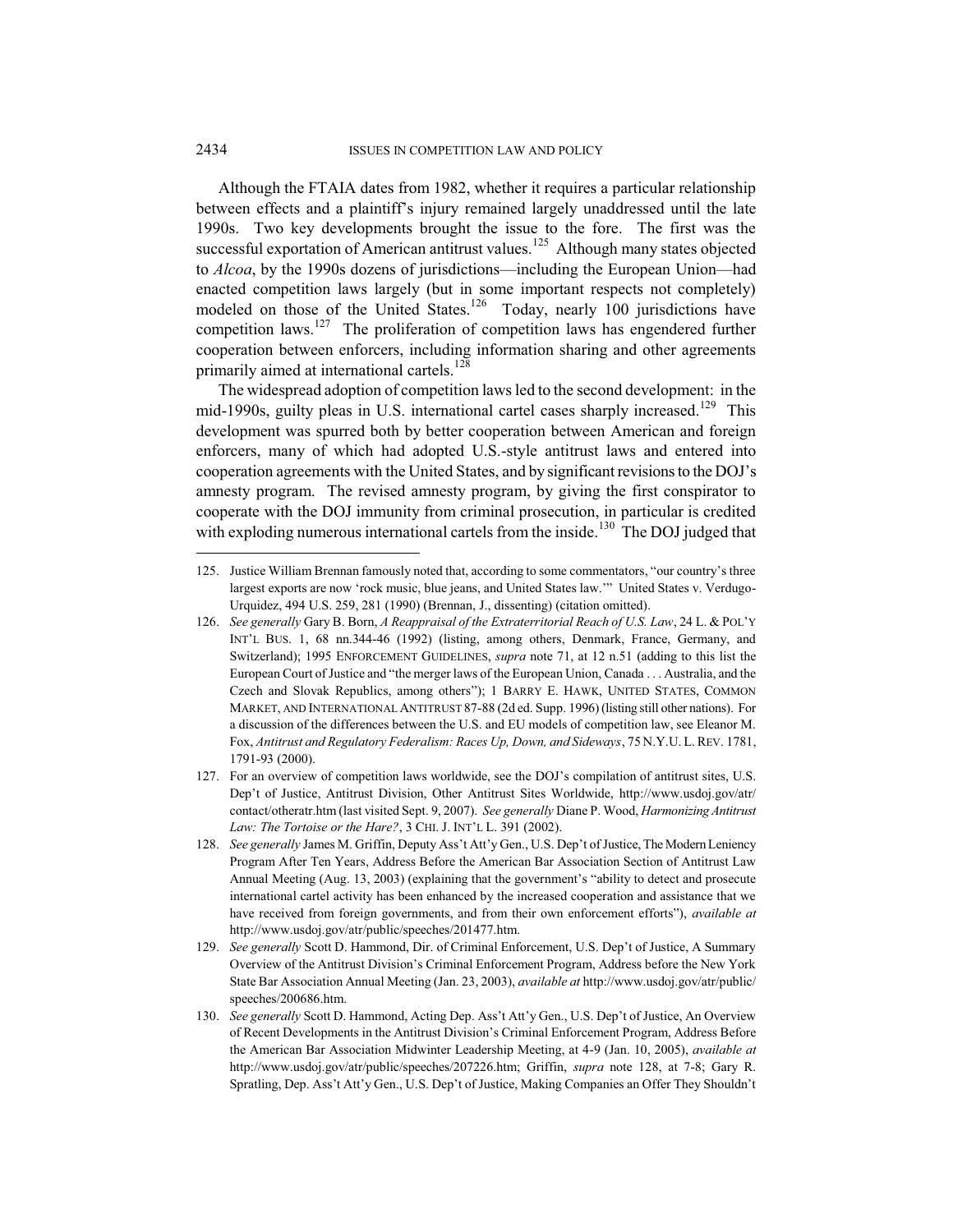the encouragement of the detection of international cartels (byinducing members to turn on their coconspirators) would contribute more to total deterrence than would a more severe sanction once cartels were uncovered.<sup>131</sup>

Increased guilty pleas in international cartel cases, in turn, attracted private litigation. These cases typically involved similar fact patterns: the international cartel caused in-U.S. anticompetitive effects, but at least some of the plaintiffs suffered injury from the cartel's conduct outside the United States. These cases thus raised sharply whether, under the FTAIA, plaintiffs who suffer injury overseas from the same conduct that cause in-U.S. effects must demonstrate that their injury derived from those in-U.S. effects or whether it is sufficient that the same conduct that harms American consumers also harms the plaintiff. In other words, what nexus, if any, is required between in-U.S. injury and a plaintiff's injury, when both flow from the same conduct?

Courts considering this scenario split on the meaning of FTAIA Subsection 2 and its application. Some, agreeing with the narrower reading, held that Subsection 2 requires that the plaintiff before the court demonstrate that the in-U.S. effects "give rise" to its injury.<sup>132</sup> Other courts, some emphasizing that the FTAIA subjects "conduct" to the Sherman Act, which counsels against construing the subsection to create a standing requirement, read Subsection 2 to require that the in-U.S. effect of the challenged conduct be anticompetitive but not to require a particular link between detrimental in-U.S. effects and the plaintiff's injury.<sup>133</sup> This interpretation was buttressed by legislative history suggesting that Congress added "gives rise to a claim" in Subsection 2 (1) to clarify that the FTAIA created no claims, and (2) to ensure the effect on U.S. commerce plaintiffs identifies is *anticompetitive* (rather than, for example, beneficial), a requirement that nowhere appears in Subsection 1.<sup>134</sup>

In *F. Hoffman-La Roche, Ltd. v. Empagran*, <sup>135</sup> the Supreme Court adopted the narrower reading of Subsection 2 but largely left open what type of nexus between in-U.S. detrimental effects and plaintiffs' injury is required. *Empagran* involved class actions seeking recovery for a worldwide conspiracy to fix the price of vitamins. One class involved foreign purchasers: those who bought price-fixed vitamins for delivery in Ecuador, Ukraine, Australia, and Panama. The defendants argued that FTAIA

- 132. *See, e.g.*, Den Norske Stats Oljeselskap As v. Heeremac Vof, 241 F.3d 420, 421 (5th Cir. 2001) ("[E]ven though the [p]laintiff alleges that the antitrust conspiracy raised prices in the United States, it fails to assert jurisdiction under the antitrust laws because the plaintiff's injury did not arise from that domestic anticompetitive effect.").
- 133. *See* Empagran S.A. v. F. Hoffman-La Roche, Ltd., 315 F.3d 338, 341 (D.C. Cir. 2003), *vacated by* 542 U.S. 155 (2004); Kruman v. Christie's Int'l, 284 F.3d 384, 395-96 (2d Cir. 2002); *Den Norske*, 241 F.3d at 431 (Higginbotham, J., dissenting).
- 134. *See* H.R. REP. NO. 97-686, at 11 (1982), *reprinted in* 1982 U.S.C.C.A.N. 2487, 2496.
- 135. 542 U.S. 155 (2004).

Refuse: The Antitrust Division's Corporate Leniency Policy—An Update, Address Before the Bar Association of the District of Columbia's 35th Annual Symposium on Associations and Antitrust (Feb. 16, 1999), *available at* http://www.usdoj.gov/atr/public/speeches/2247.htm.

<sup>131.</sup> Congress reinforced this policy choice by enacting the Antitrust Criminal Penalty Enhancement and Reform Act of 2004, which reduces damages liability for firms that qualify for leniencyto actual rather than treble damages. *See* Pub. L. No. 108-237, 118 Stat. 665 (codified as amended at 1 U.S.C. §§ 2, 3, 16).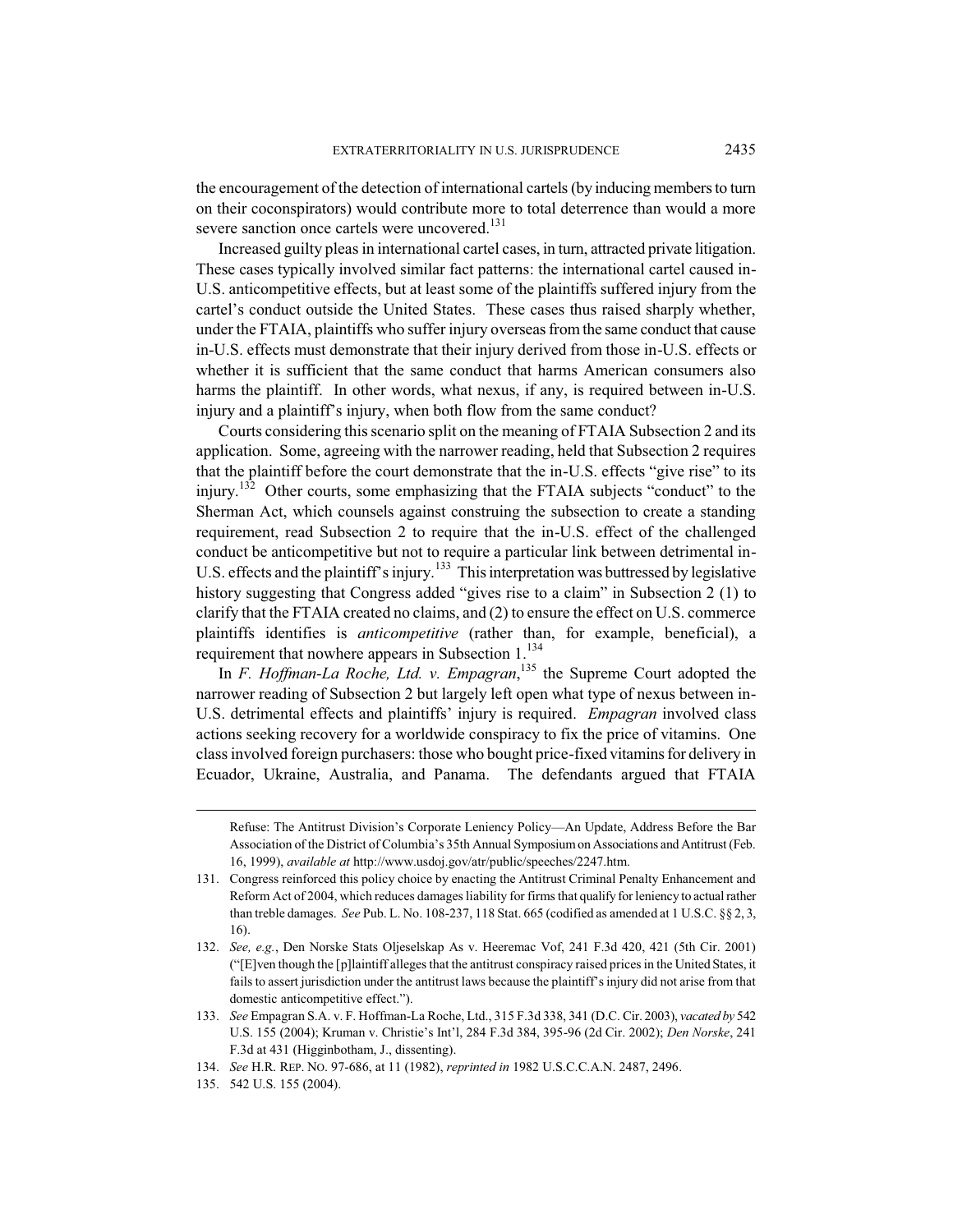Subsection 2 barred these claims, because, having purchased abroad, the in-U.S. anticompetitive effects of the scheme did not "give rise" to plaintiffs' injuries.<sup>136</sup> The plaintiffs, by contrast, advanced the broader reading of Subsection 2 and argued, inter alia, that the FTAIA imposed no such nexus requirement.<sup>137</sup>

The Supreme Court agreed with defendants that the FTAIA imposes a nexus requirement. The Court decided the case on the assumption that "the adverse foreign effect [the plaintiffs alleged] is independent of any adverse domestic effect."<sup>138</sup> In other words, the *only* link alleged between the in-U.S. effects that meet FTAIA Subsection 1 and the plaintiffs' injury was that both flowed from the same conduct. The FTAIA, the Court held, could not be construed to extend the Sherman Act to redress such foreign injuries for two reasons.

First, permitting such treble damages actions defied international norms on the reasonable scope of the objective territorial principle.<sup>139</sup> Finding Subsection 2 of the FTAIA ambiguous, the Court invoked the principle that the Sherman Act not be construed to violate customary principles of international law.<sup>140</sup> The Court explained that, although applying the Sherman Act to condemn foreign conduct is "consistent with principles of prescriptive comity," permitting treble damages actions to proceed where the only link between the foreign harm asserted and the requisite in-U.S. harm is that both flow from the same conduct is not.<sup>141</sup> Such private enforcement in U.S. courts would "interfer[e] with a foreign nation's ability independently to regulate its own commercial affairs."<sup>142</sup> The Court agreed with commentators observing that reading the FTAIA to impose no nexus requirement would effectively "provide worldwide subject matter jurisdiction to any foreign suitor wishing to sue its own local supplier, but unhappy with its own sovereign's provision for private antitrust enforcement."<sup>143</sup> "Congress," the Court explained, cannot lightly be assumed to have engaged "in an act of legal imperialism."<sup>144</sup>

The Court rejected the plaintiffs' arguments that international comity concerns were better addressed on a case-by-case basis and that a contrary rule would threaten to undermine the Sherman Act's goals of compensation and deterrence. The Court accepted the arguments of amici*—*the United States, the business community, and foreign enforcers—that permitting private damages actions for foreign injuries could "undermine foreign nations' own antitrust enforcement policies by diminishing foreign firms' incentive to cooperate with antitrust authorities in return for prosecutorial amnesty."<sup>145</sup>

- 140. *Id.* at 165.
- 141. *Id.* at 164-65.
- 142. *Id.* at 165.
- 143. *Id.* at 166.
- 144. *Id.* at 169.
- 145. *Id.* at 168.

<sup>136.</sup> *See id.* at 158-60.

<sup>137.</sup> *See id.* at 173-74.

<sup>138.</sup> *Id.* at 164.

<sup>139.</sup> *Id.* at 164-66.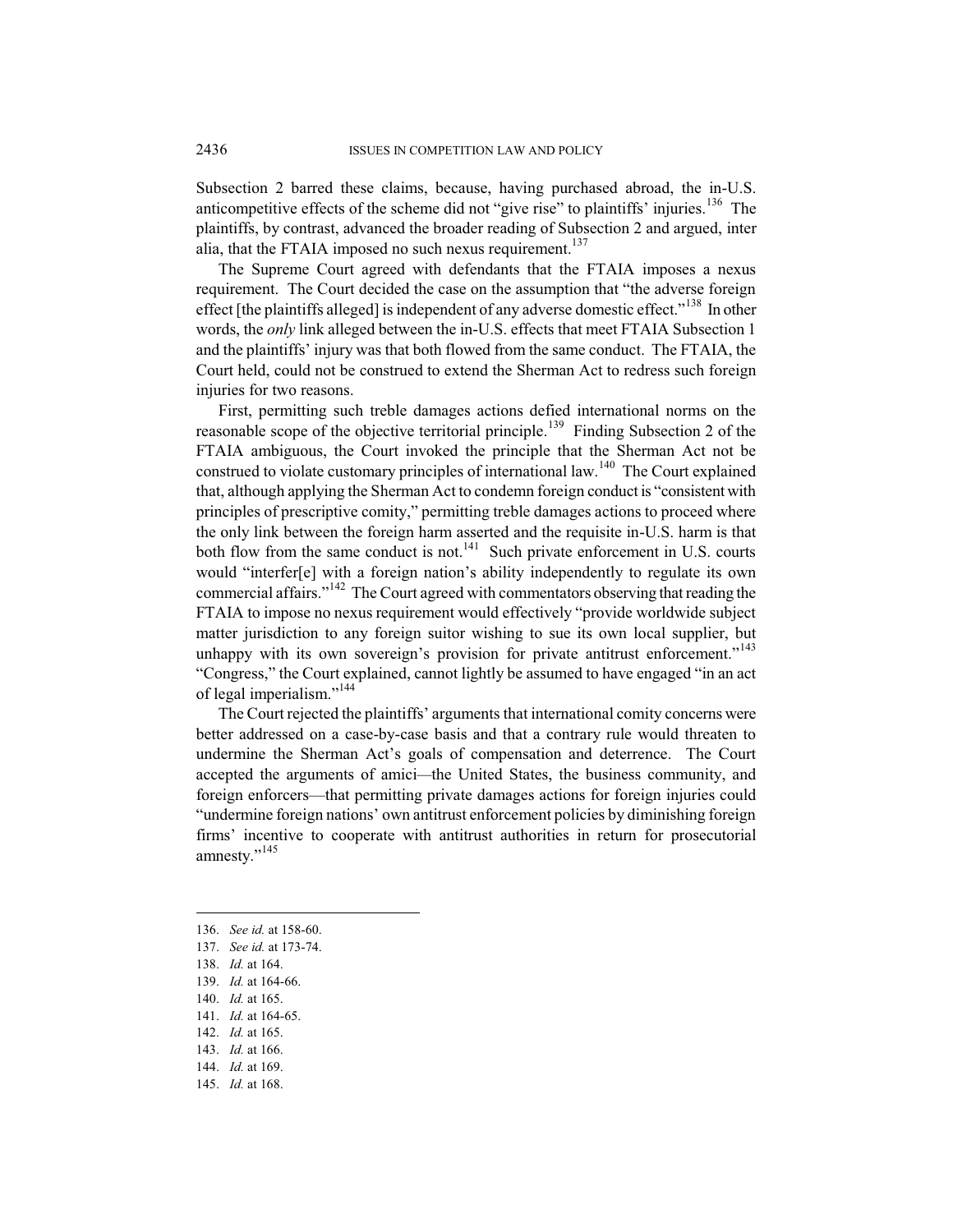Second, the Court concluded that applying "the Sherman Act to redress foreign injuries" that are independent of in-U.S. effects would be unprecedented.<sup>146</sup> This doomed the plaintiffs' reading of the FTAIA because, according to the court, the FTAIA was designed to *limit*, not *expand*, the Sherman Act's scope.<sup>147</sup>

The Court, however, did not order plaintiffs' complaint dismissed. The Court explained that the plaintiffs "argue, in the alternative, that the foreign injury was not independent" of the harm inflicted on U.S. domestic commerce.<sup>148</sup> Rather, the plaintiffs "contend that, because vitamins are fungible and readily transportable, without an adverse domestic effect (i.e., higher prices in the United States), the sellers could not have maintained" price fixing elsewhere.<sup>149</sup> In other words, the plaintiffs asserted, the in-U.S. effects *did* "give rise" to their claims because, absent those effects, the plaintiffs would not have suffered injury. The Court remanded the case for further consideration of the plaintiffs' alternative theory. How the D.C. Circuit ruled on remand is discussed below.<sup>150</sup>

*Foreign Injuries that are not independent of in-U.S. effects*. By leaving unaddressed whether the plaintiffs' allegations of a nexus between their foreign injury and in-U.S. effects meet the requirements of the FTAIA, *Empagran* may pose more questions than it answers. Plainly, some sort of causal relationship is necessary between in-U.S. effects and the foreign injury. The issue is what, if anything, must link the plaintiff's injury and in-U.S. effects beyond proximate and but-for causation.

This question must be answered in light of the Supreme Court's admonition that FTAIA Section 2 must be read with due regard for principles of comity and, therefore, the customary limitation that international law places on the assertion of jurisdiction based on objective territoriality. That limitation, as explained, historically has required a close connection between cause and effect.<sup>151</sup> And there are at least four distinct types of fact patterns that courts, as they wrestle with this issue, may treat differently.

First are cases in which the foreign aspects of a conspiracy would collapse absent maintaining fixed prices in the United States. This is sometimes termed the "arbitrage" theory because, with a fungible good, arbitrage opportunities should eliminate price differences between nations absent a worldwide conspiracy. This arbitrage theory is, in fact, the theory advanced by the plaintiffs in *Empagran*. <sup>152</sup> Because the in-U.S. effects are necessary to produce the foreign injury, those effects arguably give rise to that injury. The potential problem with this argument is twofold: First, depending on the facts, the link between the in-U.S. effects and the foreign injury may be very attenuated, involving many links. If, as the *LSL Biotechnologies* court held, FTAIA Section 1's direct requirement is to be construed strictly, so too, it can be argued, should the gives rise requirement of FTAIA Section 2.<sup>153</sup> Second, as a practical matter, it may be very

<sup>146.</sup> *Id.* at 170-72.

<sup>147.</sup> *Id.*

<sup>148.</sup> *Id.* at 175.

<sup>149.</sup> *Id.*

<sup>150.</sup> *See infra* notes 162-72 and accompanying text.

<sup>151.</sup> *See supra* Section 3.3.

<sup>152.</sup> *F. Hoffman-La Roche*, 542 U.S. 155.

<sup>153.</sup> *See* United States v. LSL Biotech., Inc., 379 F.3d 672, 683 (9th Cir. 2004).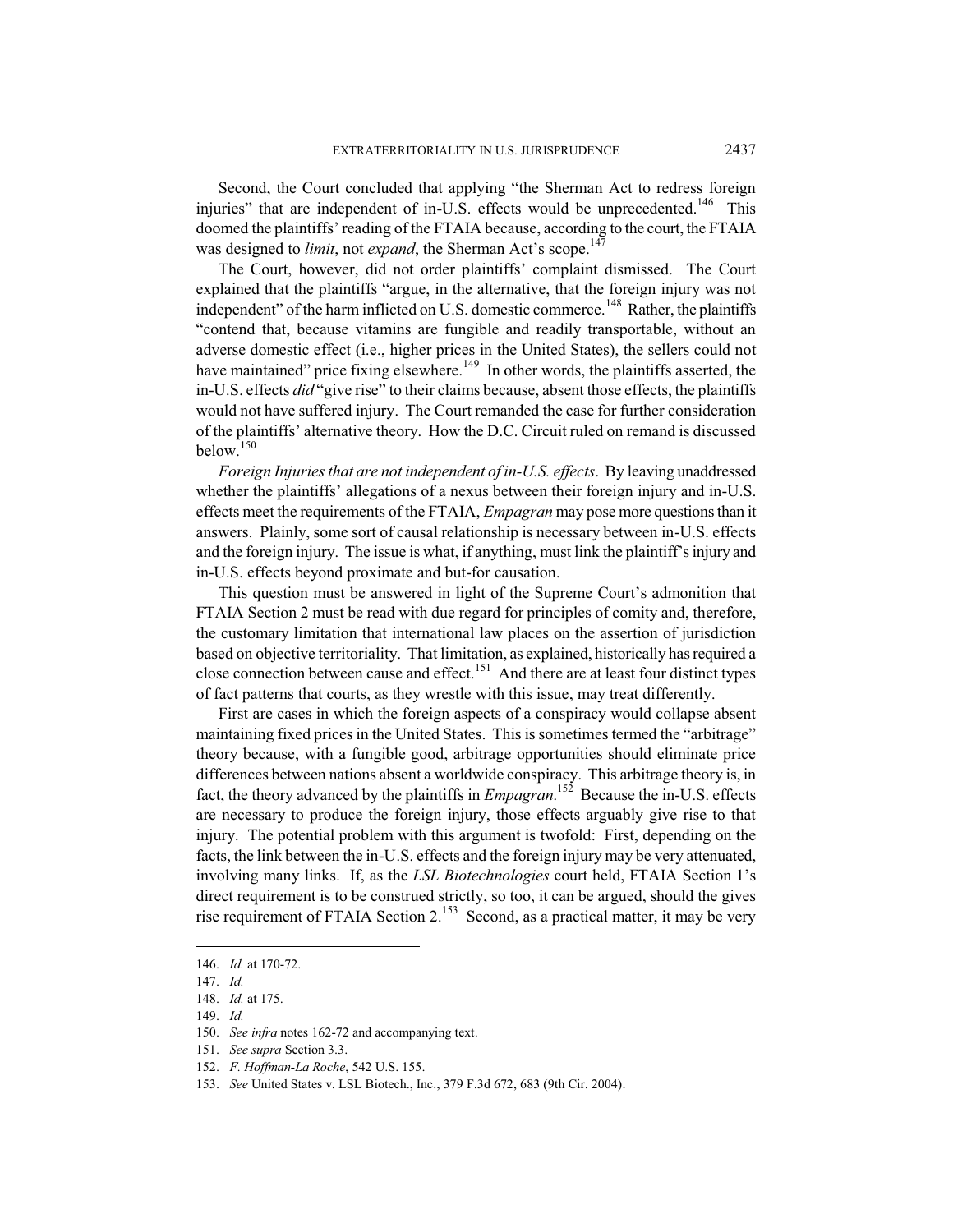easy for plaintiffs to plead *some* interrelationship between U.S. and foreign prices, particularly when a market is worldwide. To permit claims to proceed based on allegations of some relationship arguably would implicate the very comity concernsthat led the Court to rule out claims of independent injury.

Second, and closely related to the arbitrage cases, are cases in which one conspirator allegedly would have entered the U.S. market but for another conspirator's agreement to stay out of the foreign market in which the plaintiff suffers injury.<sup>154</sup> In these cases, the argument runs, the foreign injury is not independent of in-U.S. effects because, without the in-U.S. effects (the agreement not to enter) there would be no foreign effects (i.e., the lack of entry). The arguments for and against finding that in-U.S. effects gave rise to plaintiffs injuries in such cases are essentially the same as in the arbitrage cases.

Third are cases where markets are "worldwide" not only because prices are economically interrelated but also because the market *exists* worldwide, or in several locations around the world. An example of such a market is the Brent Oil market at issue in the *Transnor* case.<sup>155</sup> In that case, future contracts could be traded in one of three locations around the world, one of which was in the United States. The court held that a plaintiff who purchased in London could bring a Sherman Act claim because the "market" existed both in London and in the United States.<sup>156</sup> There is a strong argument that the same result should obtain under the FTAIA. For, in such circumstances, the plaintiffs' injury arguably occurs*in* U.S. commerce and, therefore, it is plain that in-U.S. effects give rise to the plaintiffs' claim.<sup>157</sup> The argument on the other side is that the Sherman Act, by this reasoning, could apply to all purchasers, wherever located.

Fourth are cases in which a direct restraint on U.S. prices or output ripples overseas. For example, *Metallgesellschaft AG v. Sumitomo Corp.*<sup>158</sup> involved a conspiracy to corner the market for copper deliverable to satisfy London Metal Exchange (LME) contracts. The defendants allegedly cornered the market by buying up the available supply of copper in the United States and then proceeded to squeeze short sellers of LME-deliverable contracts who purchased such contracts at the market's three locations: London, Tokyo, and New York.<sup>159</sup> The injuries to such purchasers all flowed, it can be argued, directly from an in-US. reduction of output and thus an output restraint gave rise to their claim.<sup>160</sup> As with cases such as *Transnor*, this analysis arguably leads to the Sherman Act's possible application to many injuries arising from the conspiracy although other doctrines, such as standing, forum non conveniens, and, as we will turn to

<sup>154.</sup> These cases can differ from arbitrage cases when pricesin one nation do not affect those in another. In such circumstances, reciprocal agreements not to enter coconspirators' territories prevent prices from falling.

<sup>155.</sup> Transnor (Berm.) Ltd. v. BP N. Am. Petroleum, 738 F. Supp. 1472, 1476 (S.D.N.Y. 1990).

<sup>156.</sup> *Id.*

<sup>157.</sup> *Id.* at 1477-78; *see also* Metallgesellschaft AG v. Sumitomo Corp., 325 F.3d 836 (7th Cir. 2003).

<sup>158.</sup> *Metallgesellschaft*, 325 F.3d 836.

<sup>159.</sup> *Id.* at 836-37.

<sup>160.</sup> The Seventh Circuit Court of Appeals in the *Metallgesellschaft* case did not reach this issue because it reasoned that the trading of LME instruments in New York gave rise to an injury in U.S. domestic commerce, thus easily satisfying FTAIA Subsection 2. *See id.* at 840-42.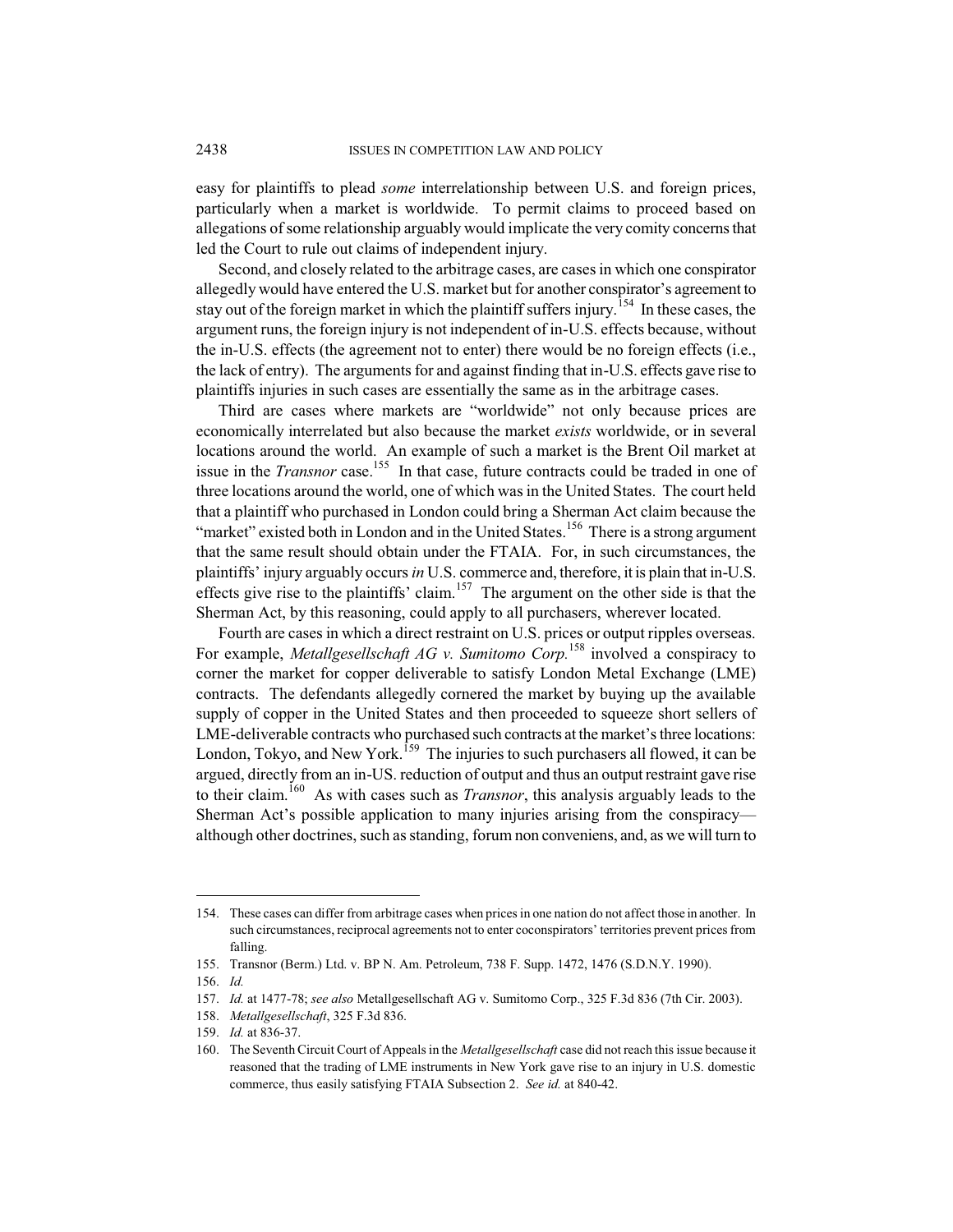next, comity, may help filter out claims that lack a substantial relationship to the United States.

It is still unclear which, if any, of these scenarios satisfy the FTAIA after *Empagran*, although most post-*Empagran* decisions largely have concerned the so-called arbitrage cases. <sup>161</sup> In its decision on remand in *Empagran* itself, the D.C. Circuit rejected the arbitrage theory when the chain of causation was indirect and dismissed the complaint for lack of subject matter jurisdiction under the FTAIA.<sup>162</sup> The *Empagran* court read FTAIA Subsection 2 to require more than "but for" causation between the plaintiff's injury and in-U.S. anticompetitive effects. Rather, the in-U.S. anticompetitive effects must *proximately* cause plaintiff's injury.<sup>163</sup> Importantly, the D.C. Circuit held that consideration of prescriptive comity required a direct connection between cause and effect; mere forseeability was not enough.<sup>164</sup> The D.C. Circuit cited as meeting this direct causation standard its prior decision in *Caribbean Broadcasting*, <sup>165</sup> which involved the exclusion of a competitor from making in-U.S. sales, and *Industria* Siciliana,<sup>166</sup> which involved a reciprocal dealing arrangement where, according to the court, the foreign injury was "inextricably bound up with . . . domestic restraints of trade."<sup>167</sup>

Applying this standard, the D.C. Circuit found the plaintiffs' allegations wanting. "While maintaining super-competitive prices in the United States may have facilitated [the defendants'] scheme to charge comparable prices abroad, this fact," the court reasoned, "demonstrated at most but for causation."<sup>168</sup> "That the [defendants] knew or could foresee the effect of their allegedly anticompetitive activities in the United States on the appellants' injuries . . . does not establish that 'U.S. effects' proximately caused appellant's harm."<sup>169</sup> Because "[t]he foreign injury caused by [the defendants'] conduct, then, was not 'inextricably bound up with . . . domestic restraints of trade,'" it "was the foreign effects of price-fixing outside of the United States that directly caused or'g[a]ve rise to' the appellants' losses."<sup>170</sup> At least one other federal court of appeals and number of district court decisions have rejected similar allegations that overseas conduct was

<sup>161.</sup> Some such post-*Empagran* decisions dismissed complaints on the ground that the plaintiff's alleged linkage between in-U.S. effects and foreign injury was too sparse. *See* Sniado v. Bank Austria A.G., 378 F.3d 210, 213 (2d Cir. 2004) (dismissing allegations that U.S. component of anticompetitive scheme was essential to its overall success as "too conclusory" even when complaint was "liberally construed to the outer limits of reasonableness").

<sup>162.</sup> Empagran S.A. v. F. Hoffmann-La Roche, Ltd., 417 F.3d 1267 (D.C. Cir. 2005).

<sup>163.</sup> *See id.* at 1271.

<sup>164.</sup> *See id.*

<sup>165.</sup> Caribbean Broad. Sys. v. Cable & Wireless PLC, 148 F.3d 1080 (D.C. Cir. 1998).

<sup>166.</sup> Industria Siciliana Asfalti, Bitumi, S.p.A. v. Exxon Research & Eng'r Co., No. 75-CV-5828-CSH, 1977 WL 1353 (S.D.N.Y. 1977).

<sup>167.</sup> *Empagran*, 417 F.3d at 1270.

<sup>168.</sup> *Id.* at 1271.

<sup>169.</sup> *Id.*

<sup>170.</sup> *Id.* (citations omitted). Notably, the D.C. Circuit in *Empagran* read "gives rise" in FTAIA § 2 similarly to the *LSL Biotechnology* court's reading of "direct" in FTAIA § 1. *See also supra* text accompanying note 150.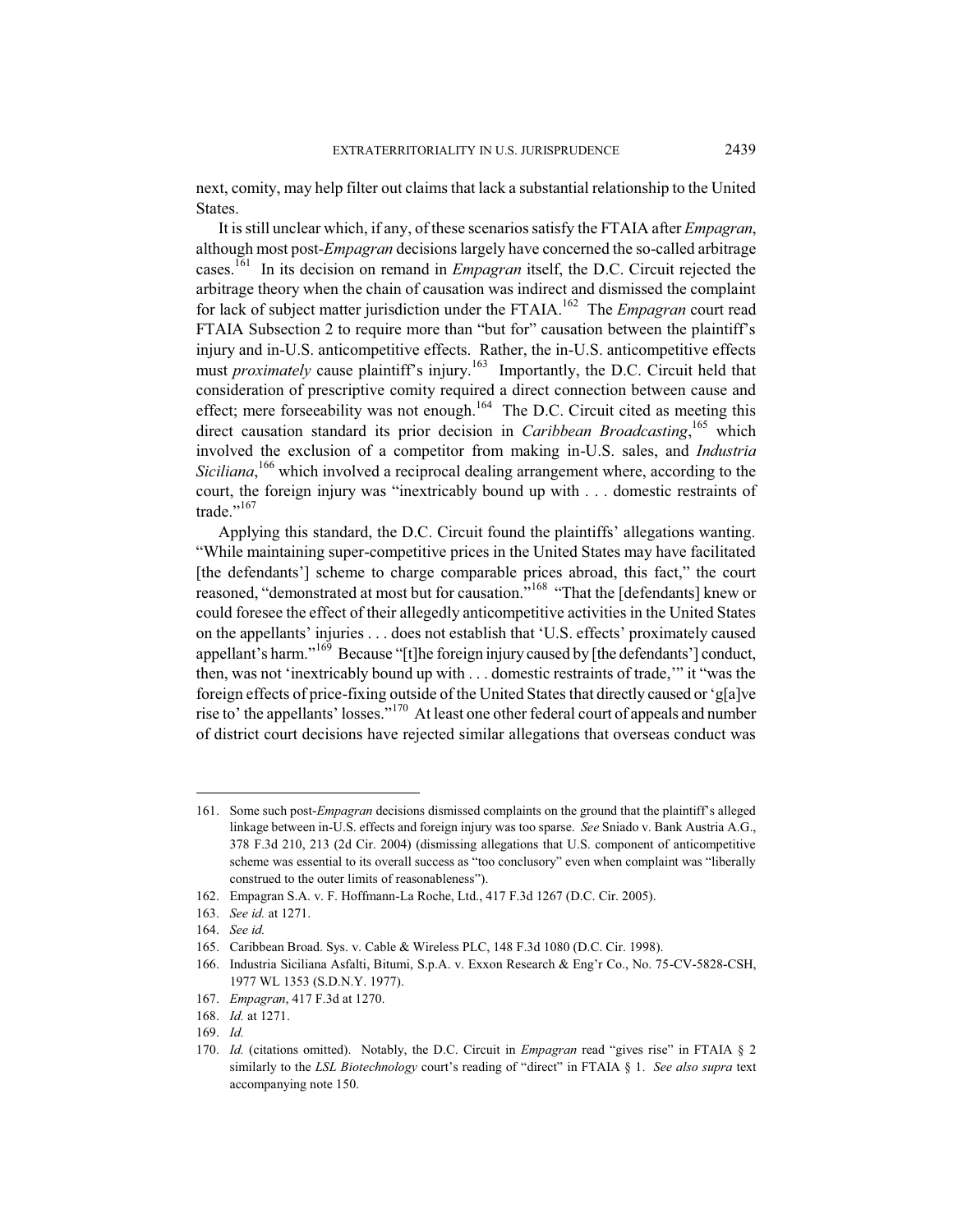within the FTAIA because, absent U.S.-based price fixing, there would have been no foreign injury,<sup>171</sup> although the precise fact patterns differ.<sup>172</sup>

In some tension with *Empagran* is *MM Global*. <sup>173</sup> There, the plaintiff alleged that defendants compelled its participation in a scheme to set minimum resale prices in India as part of a scheme to keep prices high in the United States. Had the plaintiff reduced prices in India, U.S. prices assertedly would have declined. In denying the defendant's motion to dismiss, the court relied on allegations that the defendant's conduct improperly diminished competition "in the sale and resale of [p]roducts in and from the United States" and that "*as a result of such effect on competition, [the] plaintiffs were injured* by being precluded from effectively and fully competing and maximizing their sales of products."<sup>174</sup> *MM Global* is best read as holding that the foreign injury was, as in *Industria Siciliana*, "inextricably bound up with . . . domestic restraints of trade."<sup>175</sup> Although the complaint recited that in-U.S. effects caused the plaintiff's foreign injury, the causal mechanism identified by the complaint's factual averments was exactly the opposite: the foreign injury (resale price maintenance in India) was necessary to achieve in-U.S. effects (high U.S. prices).

*Antitrust standing after* Empagran. Separate and apart from Sherman Act jurisdiction is whether a plaintiff that meets *Empagran* has antitrust standing to recover damages for an injury suffered abroad. Pre-*Empagran* courts often, but not always, required that the plaintiff suffer an injury in a "United States market."<sup>176</sup> Some courts defined a U.S. market broadly to include U.S. *commerce*. For example, in *Transnor*, the court effectively deemed the worldwide Brent Oil market a U.S. market for standing purposes. <sup>177</sup> In *Caribbean Broadcasting*, the court permitted a claim challenging the

<sup>171.</sup> *See, e.g.*, *In re* Monosodium Gultamate Antitrust Litig., 477 F.3d 535, 538-39 (8th Cir. 2007); *In re* DRAM Antitrust Litig., No. M:02-cv-01486, 2006 WL 515629 (N.D. Cal. 2006), *appeal docketed*, No. 06-15636 (9th Cir. Mar. 30, 2006); Latino Quimica-Amtex S.A. v. Akzo Nobel Chems. B.V., No. 03- CV-10312, 2005 WL 2207017, at \*12-13 (S.D.N.Y. 2005).

<sup>172.</sup> *Compare Latino Quimica*, 2005 WL 2207017, at \*10 (allegations that foreign price fixing would have been impossible with U.S. component barred as mere arbitrage theory), *and In re Monosodium Gultamate*, 2007 U.S. App. LEXIS 2772, at \*10 (same), *with In re* DRAM Antitrust Litig., No. M:02 cv-01486, slip op. at 6 (averments that prices were in U.S. dollars and that U.S. price fixing was essential to foreign harm barred as mere arbitrage theory).

<sup>173.</sup> MM Global Servs. v. Dow Chem. Co., 329 F. Supp. 2d 337 (D. Conn. 2004).

<sup>174.</sup> *Id.* at 342 (emphasis added).

<sup>175.</sup> *In re* Monosodium Glutamate Antitrust Litig., 2005 WL 1080790, at \*3 (quoting *Industria Siciliana*, 1977 WL 1353).

<sup>176.</sup> *See, e.g.*, *In re* Microsoft Corp. Antitrust Litig., 127 F. Supp. 2d 702, 715 (D. Md. 2001) ("[F]oreign consumers who have not participated in any way in the U.S. market have no right to institute a Sherman Act claim."); Galavan Supplements, Ltd. v. Archer Daniels Midland Co., No. C 97-3259, 1997 WL 732498, at \*4 (N.D. Cal. 1997) (no standing because plaintiff was neither a competitor nor a consumer in the U.S. "domestic market"); deAtucha v. Commodity Exch., 608 F. Supp. 510, 515-18 (S.D.N.Y. 1985) (no standing to challenge manipulation of U.S.-based Comex exchange that allegedly harmed plaintiff as a London Metal Exchange trader, among other reasons because plaintiff's injury was remote and because plaintiff did not trade in American commerce); *cf.* Metallgesellschaft AG v. Sumitomo Corp., 325 F.3d 836, 841-42 (7th Cir. 2003) (holding that trades made on the London Metal Exchange in New York occurred in U.S. commerce and remanding on standing issue).

<sup>177.</sup> Transnor (Berm.) Ltd. v. BP N. Am. Petroleum, 738 F. Supp. 1472, 1476 (S.D.N.Y. 1990).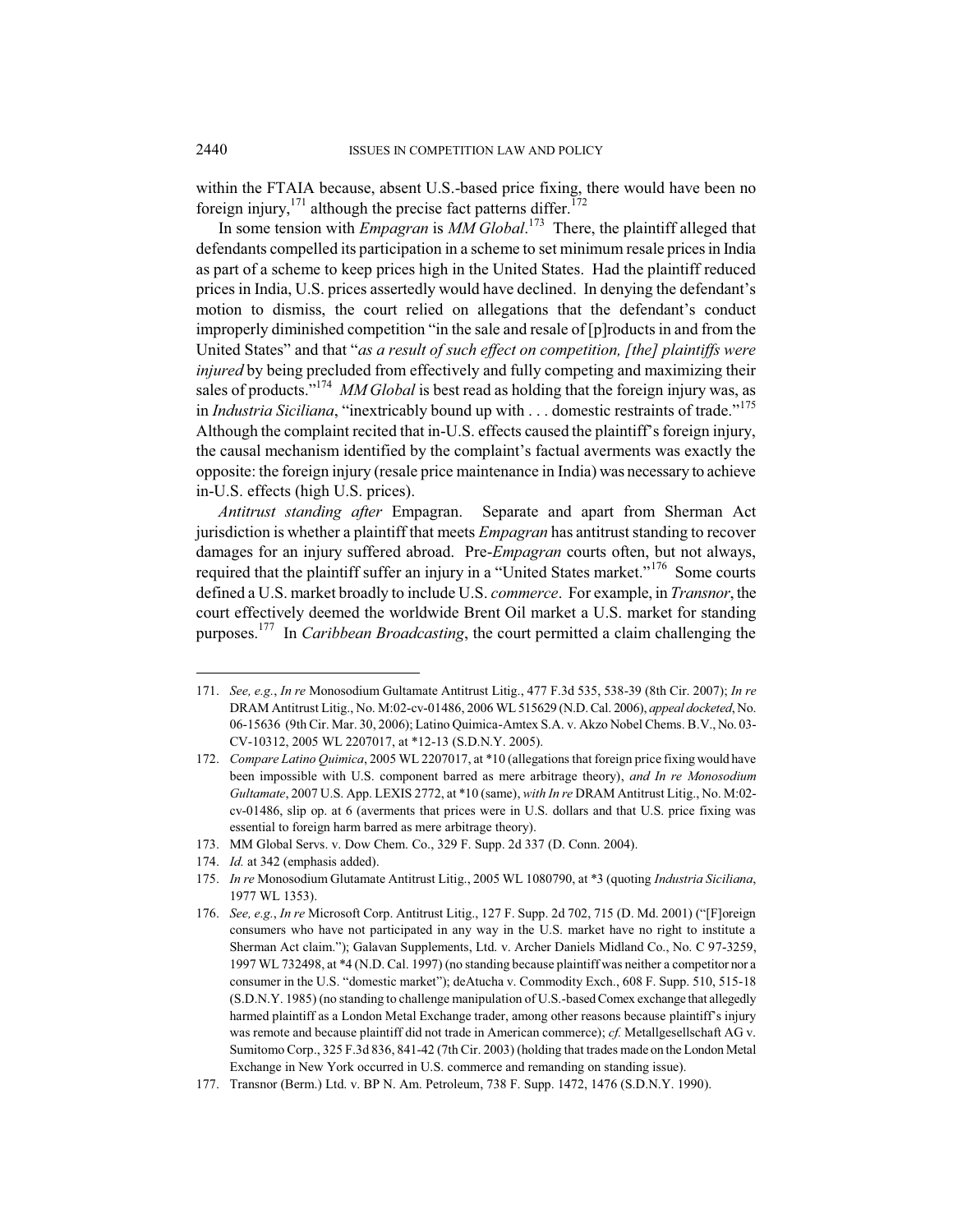plaintiff's exclusion from broadcasting overseas into U.S. territory to proceed on the ground that the plaintiff sought to operate in U.S. commerce.<sup>178</sup> Other courts viewed the jurisdictional and standing issues as virtually indistinguishable. For example, the D.C. Circuit in *Empagran*, in the opinion vacated by the Supreme Court, ruled that a plaintiff satisfying the FTAIA's jurisdictional requirements ordinarily suffers the type of injury that confers standing to bring suit. $179$ 

Antitrust standing under *Associated General Contractors*<sup>180</sup> is a broad inquiry that takes into account, among other factors, the availability of alternative plaintiffs motivated to challenge the practice involved, the remoteness of the injury, and the risk of duplicative recovery.<sup>181</sup> *Empagran* holds that the FTAIA requires a private plaintiff to show a particular connection between its harm and in-U.S. effects before it may bring a Sherman Act claim. But the decision does not answer whether reading the FTAIA to impose this "standing like" nexus requirement dispenses with some or all of the usual antitrust standing inquiry under *Associated General Contractors*.

It is likely that courts will still require plaintiffs after *Empagran* to establish antitrust standing under the usual *Associated General Contractors* factors. For one thing, the FTAIA's legislative history states that Congress had no intention of altering standing principles.<sup>182</sup> For another, the antitrust standing doctrine (including its threshold requirement of antitrust injury) permits the weeding out of claims that are antithetical to the purposes of private antitrust enforcement.<sup>183</sup>

But the pre-*Empagran* requirement imposed by some courts of injury in a U.S. market, if construed strictly, might be in tension with the *Empagran* Court's preservation of some theory under which plaintiffs who suffer an injury abroad in a collusion case can sue. If by U.S. market the courts simply mean an antitrust market that includes the United States, then arguably the requirement threatens little mischief. Whatever theories of harm suffered abroad the lower courts permit after *Empagran* most likely will involve a worldwide market.<sup>184</sup> If, however, U.S. market means an injury suffered *within the United States*, then the cases in which plaintiffs suffering injury abroad may sue in U.S. courts likely would be limited to exclusion cases, such as *Caribbean Broadcasting*. 185

Under this narrow reading of U.S. market, the plaintiff in *Transnor*, whose transaction occurred overseas in a worldwide market, could not sue under the Sherman Act, but its rival, who happened to purchase in Houston (perhaps merely because the time of day was different), could. Such distinctions may ill serve the purposes of the

<sup>178.</sup> Caribbean Broad. Sys. v. Cable & Wireless PLC, 148 F.3d 1080, 1086 (D.C. Cir. 1998).

<sup>179.</sup> Empagran S.A. v. F. Hoffman-La Roche, Ltd., 315 F.3d 338, 358-59 (D.C. Cir. 2003).

<sup>180.</sup> Associated Gen. Contractors of Cal. v. Cal. State Council of Carpenters, 459 U.S. 519 (1983).

<sup>181.</sup> *See id.* at 536 n.33.

<sup>182.</sup> *See supra* note 90 and accompanying text.

<sup>183.</sup> *See* Cargill, Inc. v. Monfort of Colo., Inc., 479 U.S. 104, 114-15 (1986).

<sup>184.</sup> *But cf.* MM Global Servs. v. Dow Chem. Co., 329 F. Supp. 2d 337, 342 (D. Conn. 2004) (upholding complaint alleging harm in India pursuant to scheme to raise prices in the United States).

<sup>185.</sup> Caribbean Broad. Sys. v. Cable & Wireless PLC, 148 F.3d 1080, 1086 (D.C. Cir. 1998); *see also* Eskofot A/S v. E.I. du Pont de Nemours & Co., 872 F. Supp. 81, 84-86 (S.D.N.Y. 1995) (permitting claim challenging exclusion from U.S. market).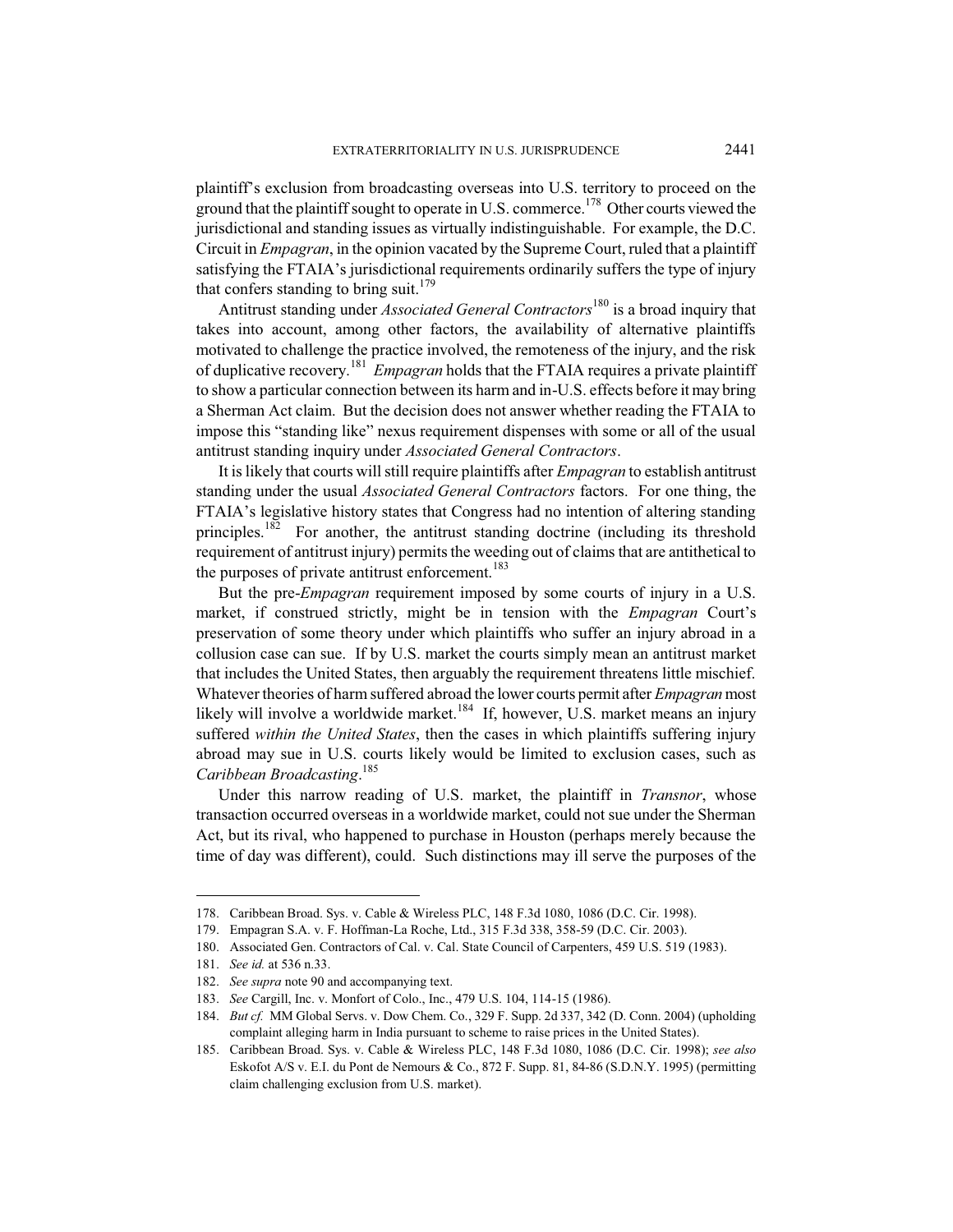antitrust standing doctrine, among which is to ensure that private Sherman Act enforcement properly serves the goals of compensation and deterrence. In *In re Intel Corp. Microprocessor Antitrust Litigation*, <sup>186</sup> the court, having found the plaintiff to allege no direct in-U.S. effect from foreign conduct, also dismissed the pertinent allegations on standing grounds, reasoning that "foreign injuries are not the type of injury Congress intended to prevent through the [FTAIA] or the Sherman Act."<sup>187</sup> However, because the court first concluded that the plaintiff's allegations were not within the FTAIA at all, the *Intel* court did not reach the issue of whether claims otherwise within the FTAIA may be defeated by the argument that a plaintiff lacks standing to recover for foreign injuries.

#### *3.4. What is left of comity?*

Just as jurisdiction is a word of "many, too many meanings,"<sup>188</sup> so too is comity. There is the comity of nations, by which states voluntarily enforce one another's judgments.<sup>189</sup> There is comity in the sense of prosecutorial discretion, by which governmental enforcers take into account the interests of other states in their enforcement decisions.<sup>190</sup> Finally, there is comity in the sense of the jurisdictional rule of reason, adopted, as explained, by some courts as a device for declining to adjudicate antitrust matters with significant foreign elements that otherwise meet the applicable jurisdictional test. It is the proper scope of comity in this last sense—of "voluntary forbearance" when "a second sovereign also has a legitimate claim to jurisdiction under principles of international law"<sup>191</sup>—that remains unresolved.

Comity analysis as articulated by many courts and the *Restatement* (*Third*) *of the Foreign Relations Laws of the United States* appeared to call for an open-ended balancing of numerous factors. But in *Hartford Fire*, the Supreme Court (by a 5-4 vote) appeared to require that a "true conflict," in the sense that foreign law *requires* conduct the Sherman Act forbids, be demonstrated before a court may undertake any comity analysis.<sup>192</sup> In other words, a *Timberlane*-style balancing of numerous factors can be undertaken *only* when foreign law requires what U.S. law forbids.

It is possible to read *Hartford* to require a true conflict only when a party asks a court to dismiss the action based on a conflict with the policy of a foreign enforcer. However, most (but not all) subsequent decisions have read the decision to require a true conflict

<sup>186.</sup> *In re* Intel Microprocessor Antitrust Litig., 452 F. Supp. 2d 555 (D. Del. 2006).

<sup>187.</sup> *Id.* at 563 (internal quotations omitted).

<sup>188.</sup> Steel Co. v. Citizens for a Better Env't, 523 U.S. 83, 90 (1998).

<sup>189.</sup> *See* Hilton v. Guyot, 159 U.S. 113, 164-65 (1895). *See generally* Laker Airways Ltd. v. Sabena, 731 F.2d 909, 937-38 (D.C. Cir. 1984). *Laker Airways* involved a refusal by U.S. courts to enforce a British injunction designed to block a U.S. civil antitrust suit.

<sup>190.</sup> *See, e.g.*, 1995 ENFORCEMENT GUIDELINES, *supra* note 71, § 3.2. *See generally* Waller, *supra* note 72.

<sup>191.</sup> United States v. Nippon Paper Indus. Co., 109 F.3d 1, 8 (1st Cir. 1997).

<sup>192.</sup> Hartford Fire Ins. Co. v. California, 509 U.S. 764, 798-99 (1993). For a discussion of the Court's opinion in *Hartford Fire*, see Eleanor M. Fox, *Antitrust at the Millennium (Part I): National Law, Global Markets, and Hartford: Eyes Wide Shut*, 68 ANTITRUST L.J. 73 (2000).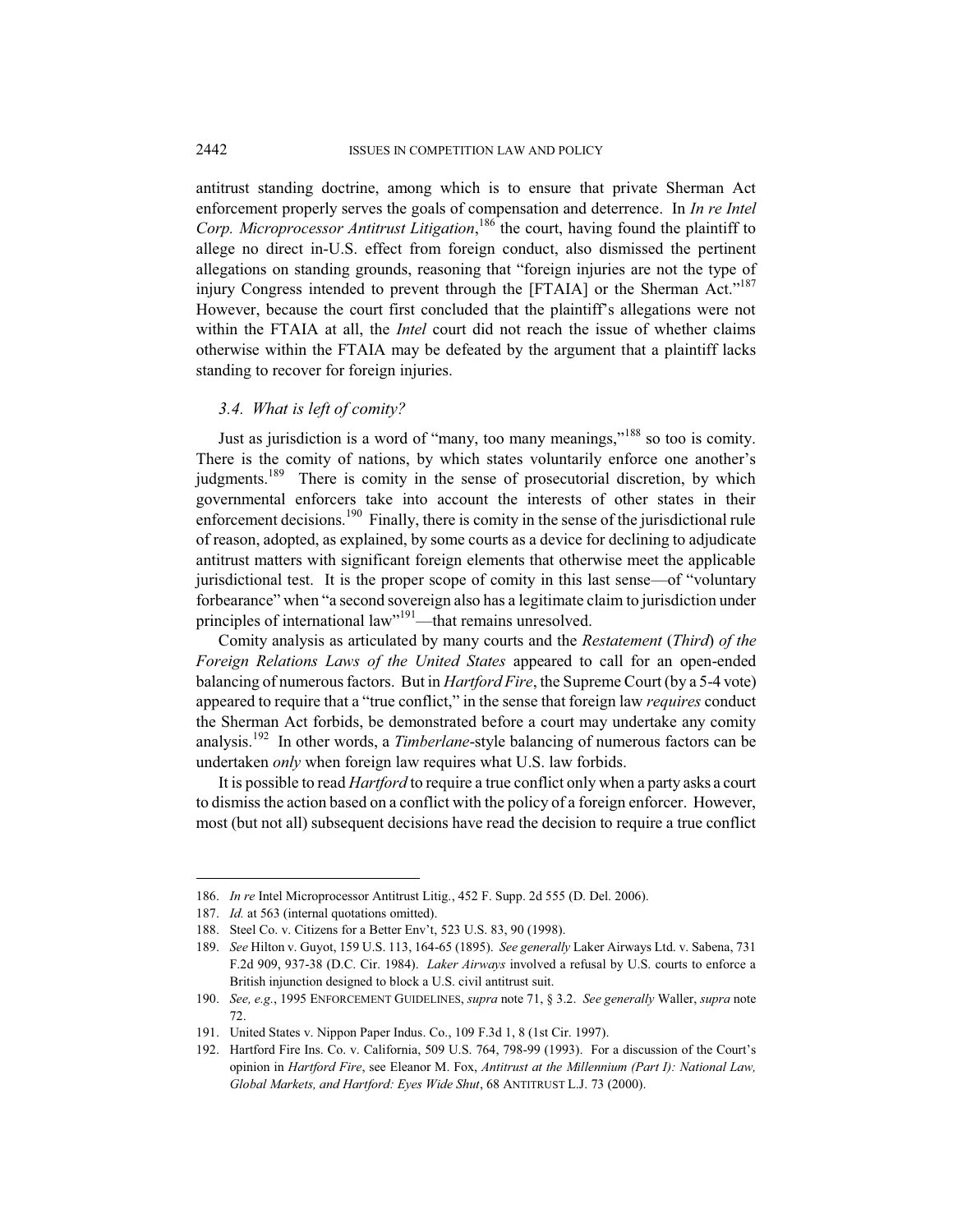as a predicate for engaging in any *Timberlane*-style comity analysis.<sup>193</sup> As one commentator has observed, *Hartford Fire* thereby "virtually eliminated" comity "as a meaningful restraint on the extraterritorial application of the Sherman Act."<sup>194</sup>

There is another sense, however, in which comity has been revived: the extent to which comity (or international law norms) informs the scope of the Sherman Act itself (as opposed to whether courts should decline to enforce the Act when it otherwise applies). *Hartford Fire* cast doubt on whether international law affects the Sherman Act's reach. Holding that the Sherman Act applies when conduct produces "some substantial effect" in the United States, *Hartford Fire* stated, in considered dicta, that comity considerations come into play, if at all, in declining to exercise such jurisdiction, rather than in ascertaining the scope of the Act.<sup>195</sup> Justice Antonin Scalia, writing in dissent for four justices, disagreed. He asserted that the Sherman Act must be read consistently with the law of nations, even when the effects test is satisfied.<sup>196</sup> "Prescriptive comity," Scalia explained, is "exercised by legislatures when they enact laws, and courts assume it has been exercised."<sup>197</sup> Principles of prescriptive comity, Scalia asserted, required the effects test to be applied reasonably even absent a conflict as defined by the majority, and Scalia would have held the assertion of jurisdiction unreasonable on the facts of the case.<sup>198</sup>

In *Empagran*, the Court embraced the very analysis that it denigrated in *Hartford Fire.* Without dissent, the Court readily accepted that the Sherman Act's language (in the case before it, the FTAIA's) must be read "to avoid unreasonable interference with the sovereign authority of other nations."<sup>199</sup> Applying the very "principles of prescriptive comity" that the *Hartford Fire* majority eschewed (but Scalia's defense proposed), the Court held that they required rejecting application of the Sherman Act when foreign injury was independent of in-U.S. effects.

*Empagran* is noteworthy not simply because it clarifies that, as Justice Holmes explained in *American Banana* and Judge Hand held in *Alcoa*, the Sherman Act ought to be interpreted consistent with international law. *Empagran* also casts further doubt on whether case-by-case analysis of comity is appropriate, declaring that "abstaining where

<sup>193.</sup> *See, e.g.*, Filetech S.A. v. Fr. Telecom S.A., 157 F.3d 922, 928-30 (2d Cir. 1998); *Nippon Paper*, 109 F.3d at 8 (explaining that comity's "growth in the antitrust sphere has been stunted by Hartford Fire" because the Court "suggested" the predicate of a true conflict but finding other comity concerns to support the United States' prosecution of a Japan-based conspiracy assertedly designed to "rig[] prices in the United States"). *But see* Metro Indus. v. Sammi Corp., 82 F.3d 839, 847 (9th Cir. 1996) (finding no conflict as defined by *Hartford Fire* but nonetheless engaging in a balancing analysis). *See generally* WALLER, *supra* note 5, § 5:9.

<sup>194.</sup> Waller, *supra* note 72, at 569.

<sup>195.</sup> *Hartford Fire*, 509 U.S. at 796-99, 799 nn.24-25.

<sup>196.</sup> *Id.* at 813-16 (Scalia, J., dissenting) (citing Romero v. Int'l Terminal Operating Co., 358 U.S. 354 (1959); Lauritzen v. Larsen, 345 U.S. 571 (1953); Murray v. Schooner Charming Betsy, 6 U.S. (2 Cranch 64) (1804)).

<sup>197.</sup> *Id.* at 817.

<sup>198.</sup> *Id.* at 818-20.

<sup>199.</sup> F. Hoffman-La Roche Ltd. v. Empagran S.A., 542 U.S. 155 (2004) (citing *Romero*, 358 U.S. at 354; *Lauritzen*, 345 U.S. at 571).